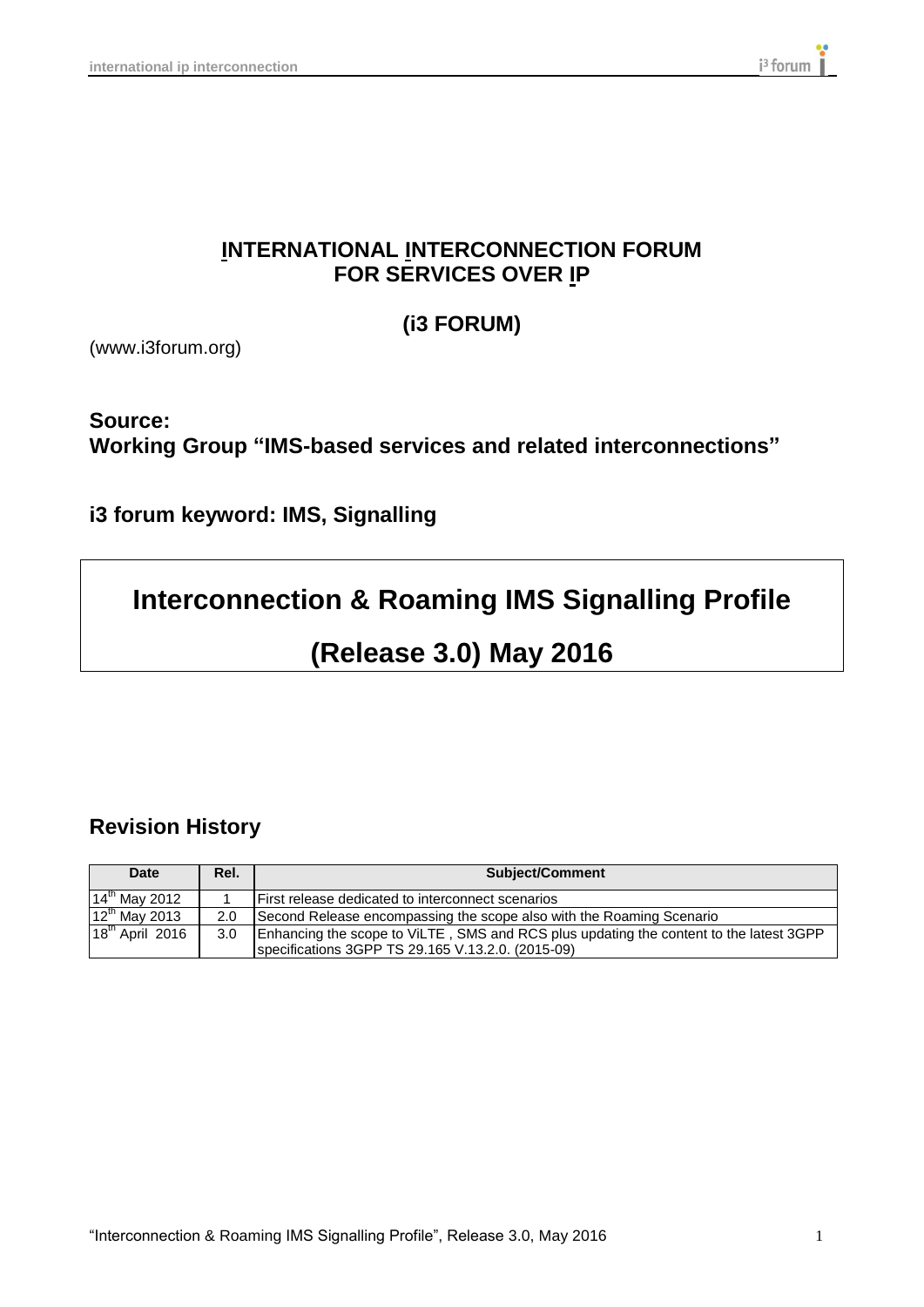#### **EXECUTIVE SUMMARY**

This i3 Forum Interconnection & Roaming IMS (I-IMS) Signalling Profile specification defines a signalling profile for a Network to Network Interface (NNI) as defined in the 'i3 Forum Technical Interconnection Model for International Voice Services (Release 6) [199]", and is documented in the "Style" of 3GPP TS 29.165.

Section 6 illustrates a detailed compliance to TS 29.165, v13.2.0 (2015-09). In this way, the i3 Forum I-IMS signalling profile can be directly compared to the 3GPP TS 29.165 NNI signalling profile document for negotiating agreements between two carriers. In addition, it allows for future extensibility for support of the GSMA IPX requirements.

This new version of the Interconnection & Roaming Signalling Profile supports an NNI for basic voice services (i.e. Supplementary Services are not in the scope), SMS, basic video and RCS. In general, and also for RCS, it is assumed in this document that the IPX Provider delivers either the transit or the hubbing service to the Service Provider. In other words, the IPX Provider switches the messages. This is different from where the IPX Provider only delivers pure transport and is not service aware.

Future versions will add IMS Supplementary Services for voice and other non-voice IMS Services.

It is recommended that this Interconnection Signalling Profile should be supported as the minimal profile on the Inter-IMS Network to Network Interface (II-NNI) for basic voice, including SMS, video and RCS services in both Interconnect and Roaming scenarios. It is recommended that bilateral agreements describe the support/transparency (or not) of optional elements.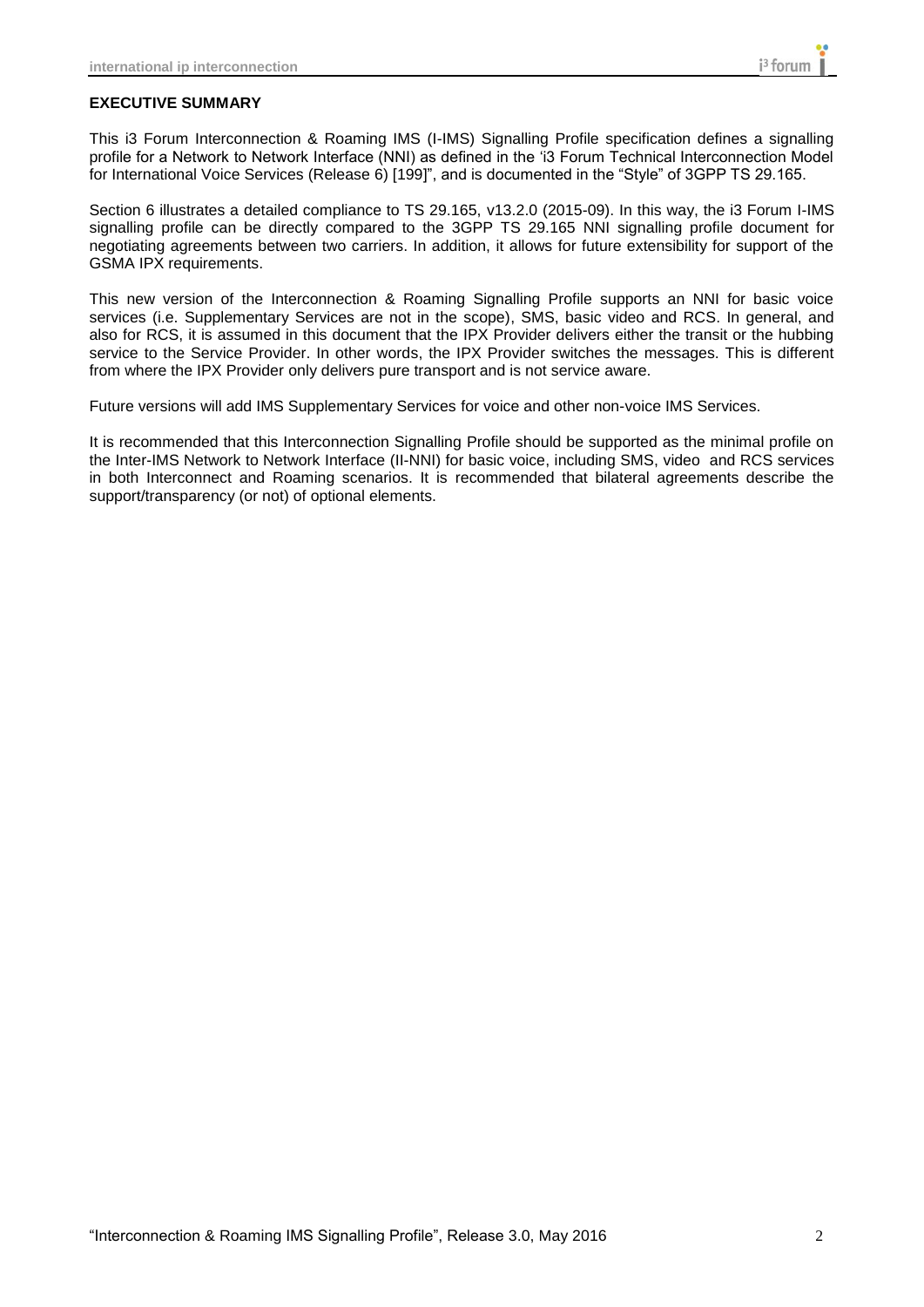## **Table of Contents**

| 1                       |                                                                                                                                                                                                                                     |  |  |  |
|-------------------------|-------------------------------------------------------------------------------------------------------------------------------------------------------------------------------------------------------------------------------------|--|--|--|
| $\mathbf{2}$            |                                                                                                                                                                                                                                     |  |  |  |
| 3                       |                                                                                                                                                                                                                                     |  |  |  |
| 4                       |                                                                                                                                                                                                                                     |  |  |  |
| 4.1                     |                                                                                                                                                                                                                                     |  |  |  |
| 4.2                     | 4.2.1<br>4.2.2                                                                                                                                                                                                                      |  |  |  |
| 5                       |                                                                                                                                                                                                                                     |  |  |  |
| 5.1                     |                                                                                                                                                                                                                                     |  |  |  |
| 5.2                     | 5.2.1<br>5.2.2                                                                                                                                                                                                                      |  |  |  |
| 6                       |                                                                                                                                                                                                                                     |  |  |  |
| 6.1                     | 6.1.1<br>6.1.1.1<br>6.1.1.2<br>6.1.1.3<br>6.1.1.3.1<br>6.1.1.3.2<br>Derivation of applicable SIP header fields from 3GPP TS 24.229 [5] 21<br>6.1.1.3.3<br>6.1.1.3.4<br>6.1.1.3.5<br>6.1.1.4<br>6.1.1.5<br>6.1.2<br>6.1.2.1<br>6.1.3 |  |  |  |
| 6.2                     | 6.2.1                                                                                                                                                                                                                               |  |  |  |
| 6.3                     |                                                                                                                                                                                                                                     |  |  |  |
| $\overline{\mathbf{r}}$ |                                                                                                                                                                                                                                     |  |  |  |
| 8                       |                                                                                                                                                                                                                                     |  |  |  |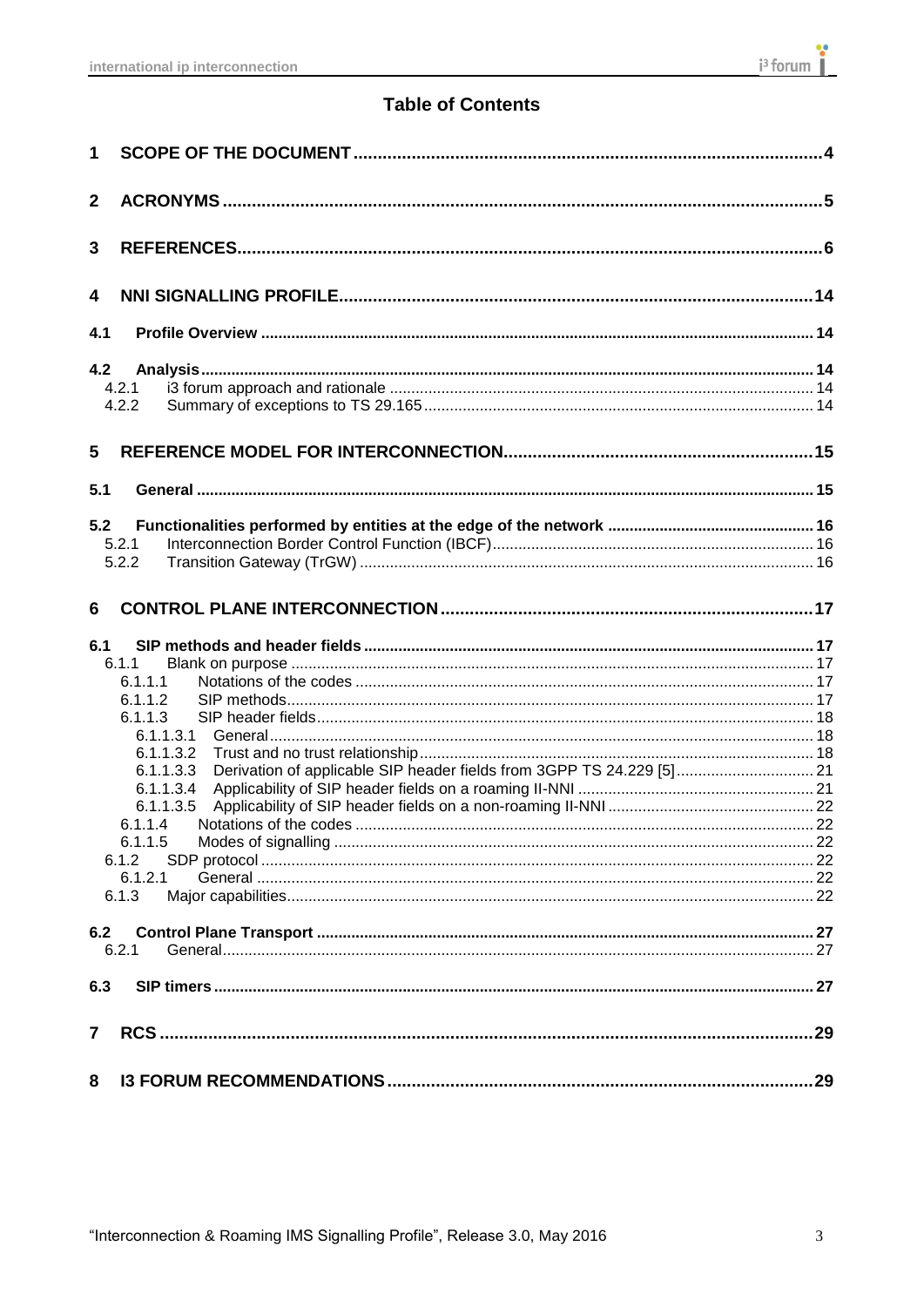### <span id="page-3-0"></span>**1 Scope of the document**

This i3 Forum Interconnection & Roaming IMS (I-IMS) Signalling Profile specification defines a signalling profile for a Network to Network Interface (NNI) as defined in the 'i3 Forum Technical Interconnection Model for International Voice Services (Release 6) [199]", and is documented in the "Style" of 3GPP TS 29.165

Section 6 illustrates a detailed compliance to TS 29.165, v13.2.0 (2015-09). In this way, the i3 Forum signalling profile can be directly compared to the 3GPP TS 29.165 NNI signalling profile document for negotiating agreements between two carriers. In addition, it allows for future extensibility for support of the GSMA IPX requirements.

This version of the Interconnection & Roaming Signalling Profile supports an NNI for basic voice services, SMS, basic video and RCS. In general, and also for RCS, it is assumed in this document that the IPX Provider delivers either the transit or the hubbing service to the Service Provider. In other words, the IPX Provider switches the messages. This is different from where the IPX Provider only delivers pure transport and is not service aware.

Future versions will add IMS Supplementary Services for voice and other non-voice IMS Services.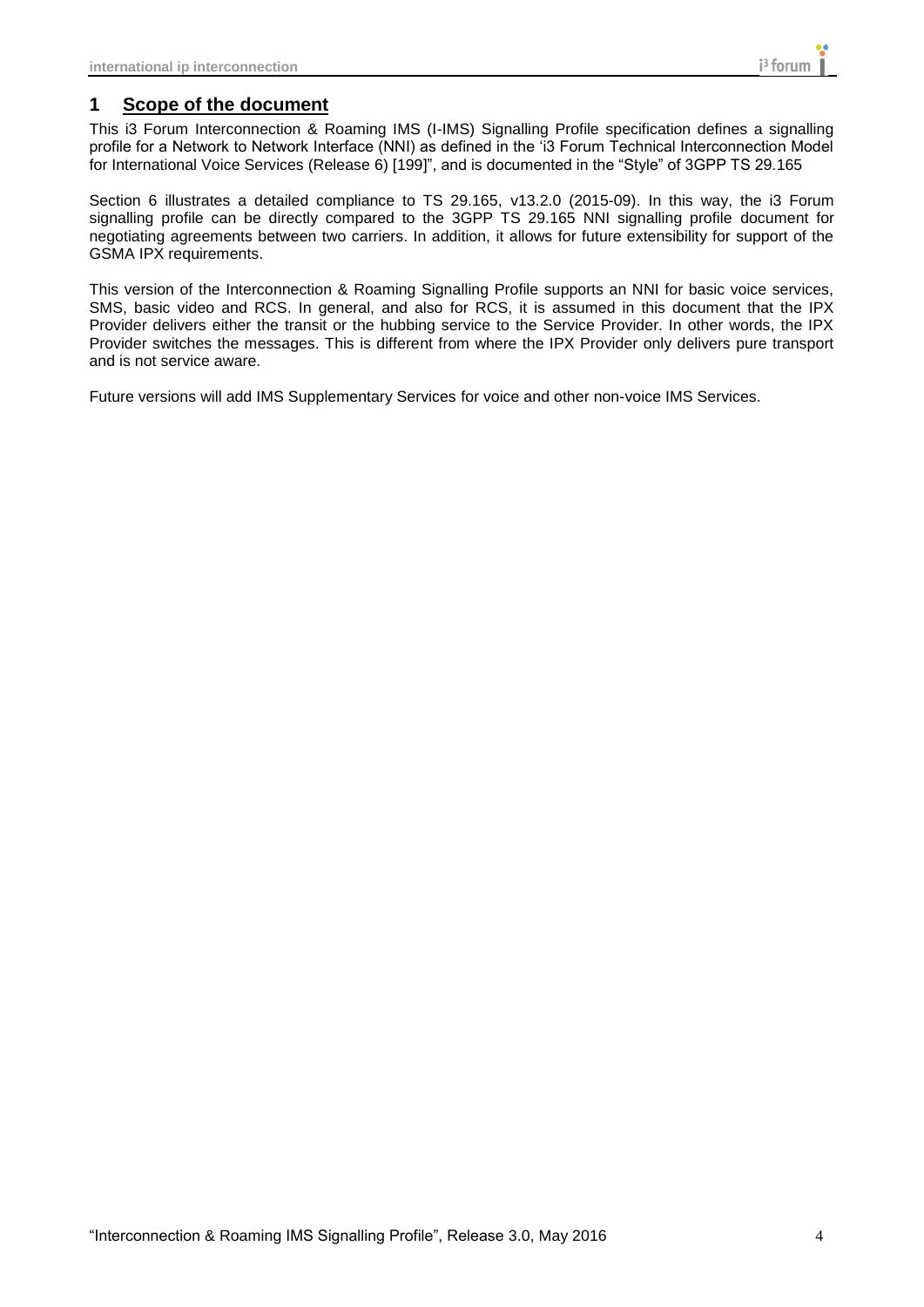## <span id="page-4-0"></span>**2 Acronyms**

| 3GPP             | 3rd Generation Partnership Project               |
|------------------|--------------------------------------------------|
| ALG              | <b>Application Level Gateway</b>                 |
| <b>ATCF</b>      | <b>Access Transfer Control Function</b>          |
| B2BUA            | Back to Back user agent                          |
| <b>BGCF</b>      | <b>Border Gateway Control Function</b>           |
| <b>CSCF</b>      | <b>Call Session Control Function</b>             |
| <b>IBCF</b>      | Interconnection Border Control Function          |
| I-BGF            | <b>Interconnection Border Gateway Function</b>   |
| <b>I-CSCF</b>    | Interrogating-Call Session Control Function      |
| <b>ICSS</b>      | <b>IMS Centralized Services</b>                  |
| <b>I-IMS</b>     | Interconnection & Roaming IMS                    |
| <b>II-NNI</b>    | Inter-IMS Network to Network Interface           |
| IM-CN            | <b>IP Multimedia Core Networks</b>               |
| <b>IMS</b>       | IP Multimedia Subsystem                          |
| <b>IMS-ALG</b>   | Multimedia Subsystem Application Level Gateway   |
| IP               | Internet Protocol                                |
| <b>IPSec</b>     | IP Security                                      |
| IPv4             | Internet Protocol Version 4                      |
| IP <sub>v6</sub> | Internet Protocol Version 6                      |
| <b>MGCF</b>      | <b>Media Gateway Control Function</b>            |
| MGF              | <b>Media Gateway Function</b>                    |
| MIME             | Multipurpose Internet Mail Extensions            |
| <b>MSC</b>       | <b>Mobile Switching Center</b>                   |
| NAT              | <b>Network Address Translation</b>               |
| NAT-PT           | Network Address Translation-Protocol Translation |
| NNI              | Network to Network Interface                     |
| <b>P-CSCF</b>    | <b>Proxy Call Session Control Function</b>       |
| <b>RCS</b>       | <b>Rich Communication Suite</b>                  |
| <b>RTP</b>       | Real-Time Protocol                               |
| <b>SBC</b>       | <b>Session Border Controller</b>                 |
| S-CSCF           | Serving-Call Session Control Function            |
| <b>SCTP</b>      | <b>Stream Control Transmission Protocol</b>      |
| <b>SDP</b>       | <b>Session Description Protocol</b>              |
| <b>SGF</b>       | <b>Signalling Gateway Function</b>               |
| <b>SIP</b>       | <b>Session Initiation Protocol</b>               |
| <b>SIP URI</b>   | SIP protocol Uniform Resource Identifier         |
| SIP-I            | SIP with encapsulated ISUP                       |
| SIP-T            | SIP for Telephones                               |
| <b>SLA</b>       | Service Level Agreement                          |
| <b>SRVCC</b>     | Single Radio Voice Call Continuity               |
| <b>TCP</b>       | <b>Transmission Control Protocol</b>             |
| tel-URI          | Telephone Uniform Resource Identifier            |
| <b>TRF</b>       | <b>Transit and Roaming Function</b>              |
| <b>TrGw</b>      | <b>Transition Gateway</b>                        |
| <b>TLS</b>       | <b>Transport Layer Security</b>                  |
| UA               | User Agent                                       |
| <b>UDP</b>       | User Datagram Protocol                           |
| <b>URI</b>       | Uniform Resource Identifier                      |
| VoIP             | Voice over IP                                    |
|                  |                                                  |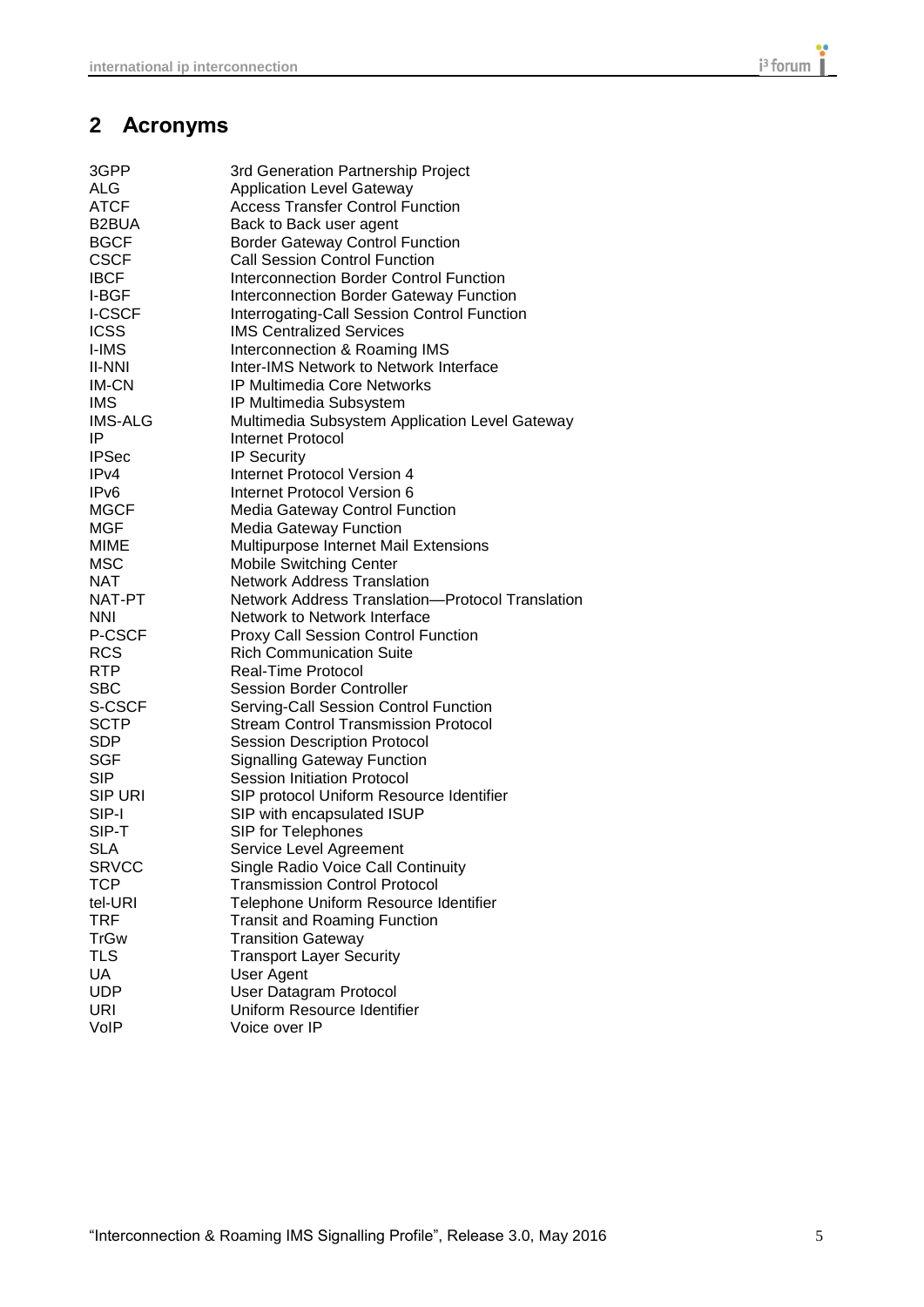#### <span id="page-5-0"></span>**3 References**

- [1] 3GPP TR 21.905: "Vocabulary for 3GPP Specifications".
- [2] IETF RFC 791: "Internet Protocol".
- [3] 3GPP TS 23.002: "Network architecture".
- [4] 3GPP TS 23.228: "IP Multimedia Subsystem (IMS); Stage 2".
- [5] 3GPP TS 24.229: "Internet Protocol (IP) multimedia call control protocol based on Session Initiation Protocol (SIP) and Session Description Protocol (SDP); Stage 3".
- [6] 3GPP TR 24.930: "Signalling flows for the session setup in the IP Multimedia core network Subsystem (IMS) based on Session Initiation Protocol (SIP) and Session Description Protocol (SDP); Stage 3".
- [7] IETF RFC 2460: "Internet Protocol, Version 6 (IPv6) Specification".
- [8] 3GPP TS 29.162: "Interworking between the IM CN subsystem and IP networks".
- [9] 3GPP TS 22.228: "Service requirements for the IP multimedia core network subsystem".
- [10] 3GPP TS 33.210: "3G security; Network Domain Security (NDS); IP network layer security".
- [11] 3GPP TS 26.114: "IP Multimedia Subsystem (IMS); Multimedia Telephony; Media handling and interaction".
- [12] ETSI TS 181 005 V1.1.1: "Telecommunications and Internet converged Services and Protocols for Advanced Networking (TISPAN); Services and Capabilities Requirements".
- [13] IETF RFC 3261: "SIP: Session Initiation Protocol".
- [14] IETF RFC 3966: "The tel URI for Telephone Numbers".
- [15] IETF RFC 3860: "Common Profile for Instant Messaging (CPIM)".
- [16] IETF RFC 3859: "Common Profile for Presence (CPP)".
- [17] IETF RFC 4975: "The Message Session Relay Protocol (MSRP)".
- [18] IETF RFC 3262: "Reliability of provisional responses in Session Initiation Protocol (SIP)".
- [19] IETF RFC 3428: "Session Initiation Protocol (SIP) Extension for Instant Messaging".
- [20] IETF RFC 6665: "SIP-Specific Event Notification".
- NOTE: In earlier releases of this document the predecessor IETF RFC 3265 is used.
- [21] IETF RFC 3903: "An Event State Publication Extension to the Session Initiation Protocol (SIP)".
- [22] IETF RFC 3515: "The Session Initiation Protocol (SIP) REFER method".
- [23] IETF RFC 3311: "The Session Initiation Protocol (SIP) UPDATE method".
- [24] IETF RFC 7315: "Private Header (P-Header) Extensions to the Session Initiation Protocol (SIP) for the 3GPP".
- [25] IETF RFC 7044: "An Extension to the Session Initiation Protocol (SIP) for Request History Information".
- [26] IETF RFC 6050: "A Session Initiation Protocol (SIP) Extension for the Identification of Services".
- [27] IETF RFC 4168: "The Stream Control Transmission Protocol (SCTP) as a Transport for the Session Initiation Protocol (SIP)".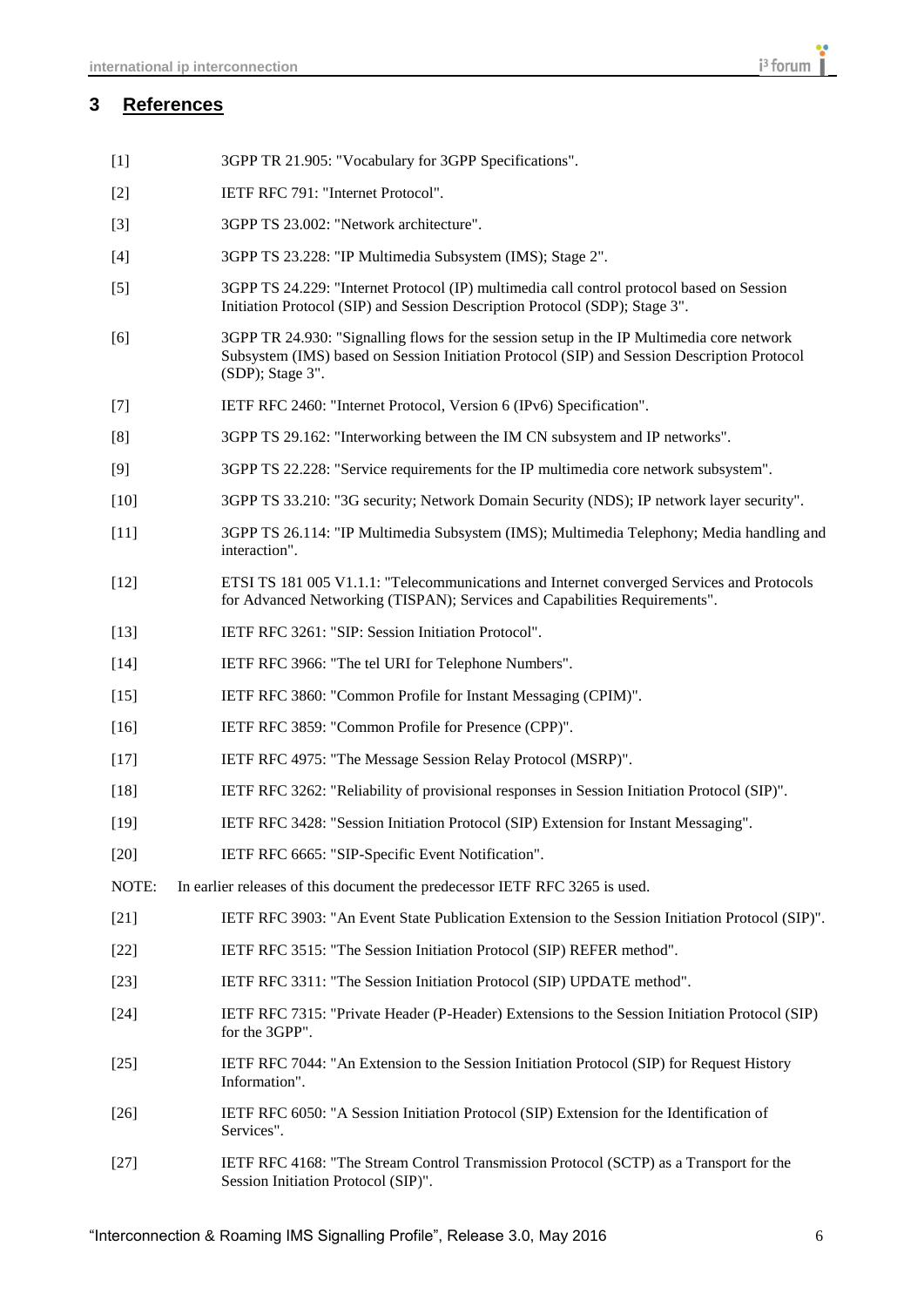| $[28]$ | Void.                                                                                                                                                                      |
|--------|----------------------------------------------------------------------------------------------------------------------------------------------------------------------------|
| $[29]$ | 3GPP TS 32.260: "Telecommunication management; Charging management; IP Multimedia<br>Subsystem (IMS) charging".                                                            |
| $[30]$ | 3GPP TS 22.173: "IP Multimedia Core Network Subsystem (IMS); Multimedia Telephony<br>Service and supplementary services; Stage 1".                                         |
| $[31]$ | 3GPP TS 24.173: "IMS multimedia telephony communication service and supplementary<br>services; Stage 3".                                                                   |
| $[32]$ | 3GPP TS 24.607: "Originating Identification Presentation (OIP) and Originating Identification<br>Restriction (OIR) using IP Multimedia (IM); Core Network (CN) subsystem". |
| $[33]$ | 3GPP TS 24.616: "Malicious Communication Identification (MCID) using IP Multimedia (IM)<br>Core Network (CN) subsystem".                                                   |
| $[34]$ | IETF RFC 3323: "A Privacy Mechanism for the Session Initiation Protocol (SIP)".                                                                                            |
| $[35]$ | 3GPP TS 23.003: "Numbering, addressing and identification".                                                                                                                |
| $[36]$ | 3GPP TS 24.610: "Communication HOLD (HOLD) using IP Multimedia (IM) Core Network<br>(CN) subsystem".                                                                       |
| $[37]$ | 3GPP TS 24.615: "Communication Waiting (CW) using IP Multimedia (IM) Core Network (CN)<br>subsystem".                                                                      |
| $[38]$ | 3GPP TS 24.628: "Common Basic Communication procedures using IP Multimedia (IM) Core<br>Network (CN) subsystem".                                                           |
| $[39]$ | IETF RFC 6086: "Session Initiation Protocol (SIP) INFO Method and Package Framework".                                                                                      |
| $[40]$ | IETF RFC 3312: "Integration of resource management and Session Initiation Protocol (SIP)".                                                                                 |
| $[41]$ | IETF RFC 4032: "Update to the Session Initiation Protocol (SIP) Preconditions Framework".                                                                                  |
| $[42]$ | IETF RFC 3313: "Private Session Initiation Protocol (SIP) Extensions for Media Authorization".                                                                             |
| $[43]$ | IETF RFC 3327: "Session Initiation Protocol Extension Header Field for Registering Non-<br>Adjacent Contacts".                                                             |
| $[44]$ | IETF RFC 3325: "Private Extensions to the Session Initiation Protocol (SIP) for Network<br>Asserted Identity within Trusted Networks"                                      |
| $[45]$ | IETF RFC 3608: "Session Initiation Protocol (SIP) Extension Header Field for Service Route<br>Discovery During Registration".                                              |
| $[46]$ | IETF RFC 3486: "Compressing the Session Initiation Protocol (SIP)".                                                                                                        |
| $[47]$ | IETF RFC 3329: "Security Mechanism Agreement for the Session Initiation Protocol (SIP)".                                                                                   |
| $[48]$ | IETF RFC 3326: "The Reason Header Field for the Session Initiation Protocol (SIP)".                                                                                        |
| $[49]$ | IETF RFC 6432: "Carrying Q.850 Codes in Reason Header Fields in SIP (Session Initiation<br>Protocol) Responses".                                                           |
| $[50]$ | IETF RFC 3581: "An Extension to the Session Initiation Protocol (SIP) for Symmetric Response<br>Routing".                                                                  |
| [51]   | IETF RFC 3841: "Caller Preferences for the Session Initiation Protocol (SIP)".                                                                                             |
| $[52]$ | IETF RFC 4028: "Session Timers in the Session Initiation Protocol (SIP)".                                                                                                  |
| $[53]$ | IETF RFC 3892: "The Session Initiation Protocol (SIP) Referred-By Mechanism".                                                                                              |
| $[54]$ | IETF RFC 3891: "The Session Initiation Protocol (SIP) 'Replaces' Header".                                                                                                  |
| $[55]$ | IETF RFC 3911: "The Session Initiation Protocol (SIP) 'Join' Header".                                                                                                      |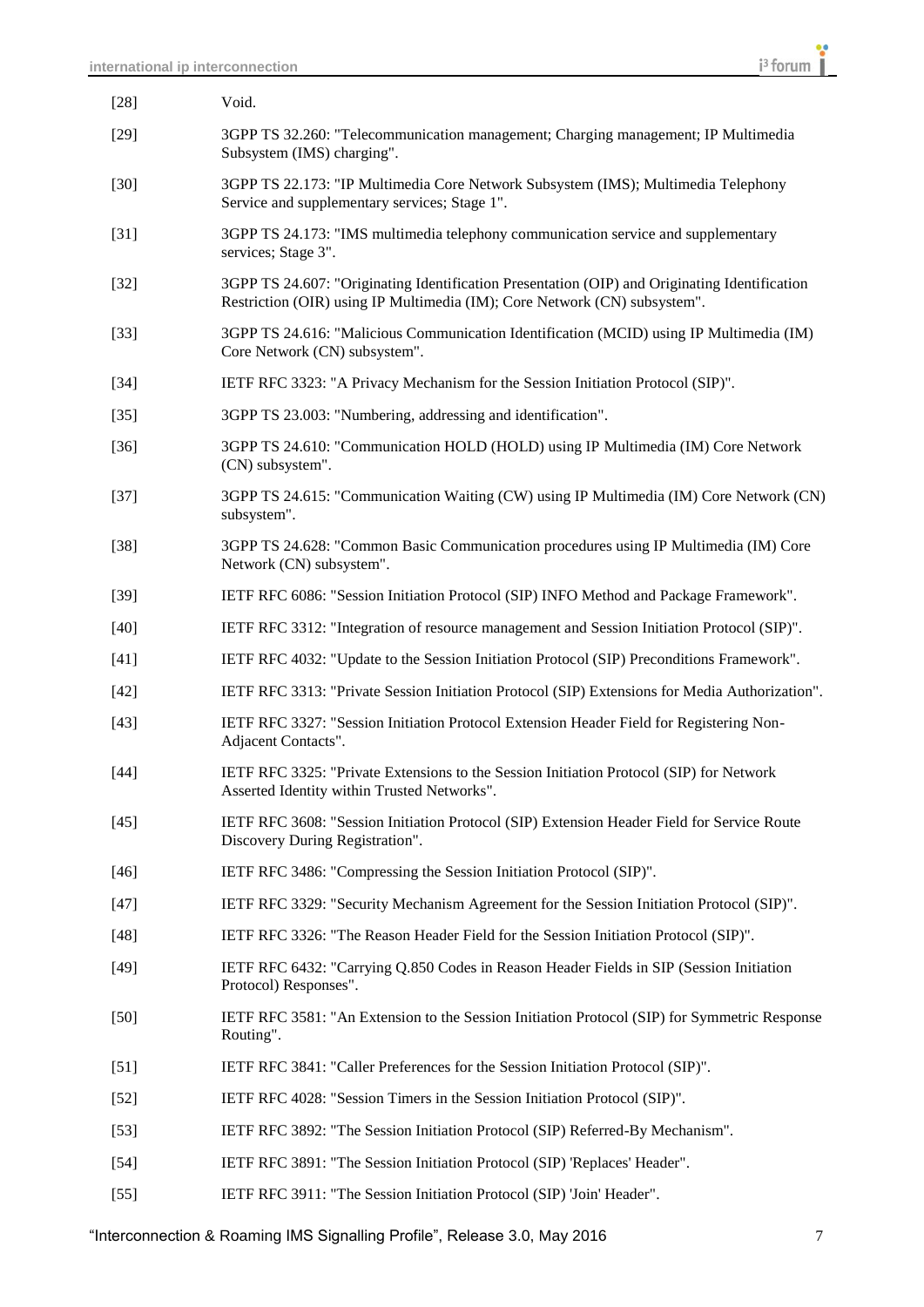| $[56]$ | IETF RFC 3840: "Indicating User Agent Capabilities in the Session Initiation Protocol (SIP)".                                                       |
|--------|-----------------------------------------------------------------------------------------------------------------------------------------------------|
| $[57]$ | IETF RFC 5079: "Rejecting Anonymous Requests in the Session Initiation Protocol (SIP)".                                                             |
| $[58]$ | IETF RFC 4458: "Session Initiation Protocol (SIP) URIs for Applications such as Voicemail and<br>Interactive Voice Response (IVR)".                 |
| $[59]$ | IETF RFC 4320: "Actions Addressing Identified Issues with the Session Initiation Protocol's (SIP)<br>Non-INVITE Transaction".                       |
| $[60]$ | IETF RFC 4457: "The Session Initiation Protocol (SIP) P-User-Database Private-Header (P-<br>header)".                                               |
| [61]   | IETF RFC 5031: "A Uniform Resource Name (URN) for Emergency and Other Well-Known<br>Services".                                                      |
| $[62]$ | IETF RFC 5627: "Obtaining and Using Globally Routable User Agent (UA) URIs (GRUU) in the<br>Session Initiation Protocol (SIP)".                     |
| $[63]$ | Void.                                                                                                                                               |
| $[64]$ | IETF RFC 5002: "The Session Initiation Protocol (SIP) P-Profile-Key Private Header (P-<br>Header)".                                                 |
| $[65]$ | IETF RFC 5626: "Managing Client-Initiated Connections in the Session Initiation Protocol (SIP)".                                                    |
| $[66]$ | IETF RFC 5768: "Indicating Support for Interactive Connectivity Establishment (ICE) in the<br>Session Initiation Protocol (SIP)".                   |
| $[67]$ | IETF RFC 5365: "Multiple-Recipient MESSAGE Requests in the Session Initiation Protocol<br>$(SIP)$ ".                                                |
| $[68]$ | IETF RFC 6442: "Location Conveyance for the Session Initiation Protocol".                                                                           |
| $[69]$ | IETF RFC 5368: "Referring to Multiple Resources in the Session Initiation Protocol (SIP)".                                                          |
| $[70]$ | IETF RFC 5366: "Conference Establishment Using Request-Contained Lists in the Session<br>Initiation Protocol (SIP)".                                |
| $[71]$ | IETF RFC 5367: "Subscriptions to Request-Contained Resource Lists in the Session Initiation<br>Protocol (SIP)".                                     |
| $[72]$ | IETF RFC 4967: "Dial String Parameter for the Session Initiation Protocol Uniform Resource<br>Identifier".                                          |
| $[73]$ | IETF RFC 4964: "The P-Answer-State Header Extension to the Session Initiation Protocol for the<br>Open Mobile Alliance Push to Talk over Cellular". |
| $[74]$ | IETF RFC 5009: "Private Header (P-Header) Extension to the Session Initiation Protocol (SIP) for<br>Authorization of Early Media".                  |
| $[75]$ | IETF RFC 4694: "Number Portability Parameters for the 'tel' URI".                                                                                   |
| $[76]$ | Void.                                                                                                                                               |
| $[77]$ | IETF RFC 4411: "Extending the Session Initiation Protocol (SIP) Reason Header for Preemption<br>Events".                                            |
| $[78]$ | IETF RFC 4412: "Communications Resource Priority for the Session Initiation Protocol (SIP)".                                                        |
| $[79]$ | IETF RFC 5393: "Addressing an Amplification Vulnerability in Session Initiation Protocol (SIP)<br>Forking Proxies".                                 |
| [80]   | IETF RFC 5049: "Applying Signaling Compression (SigComp) to the Session Initiation Protocol<br>$(SIP)$ ".                                           |
| [81]   | IETF RFC 5688: "A Session Initiation Protocol (SIP) Media Feature Tag for MIME Application<br>Sub-Types".                                           |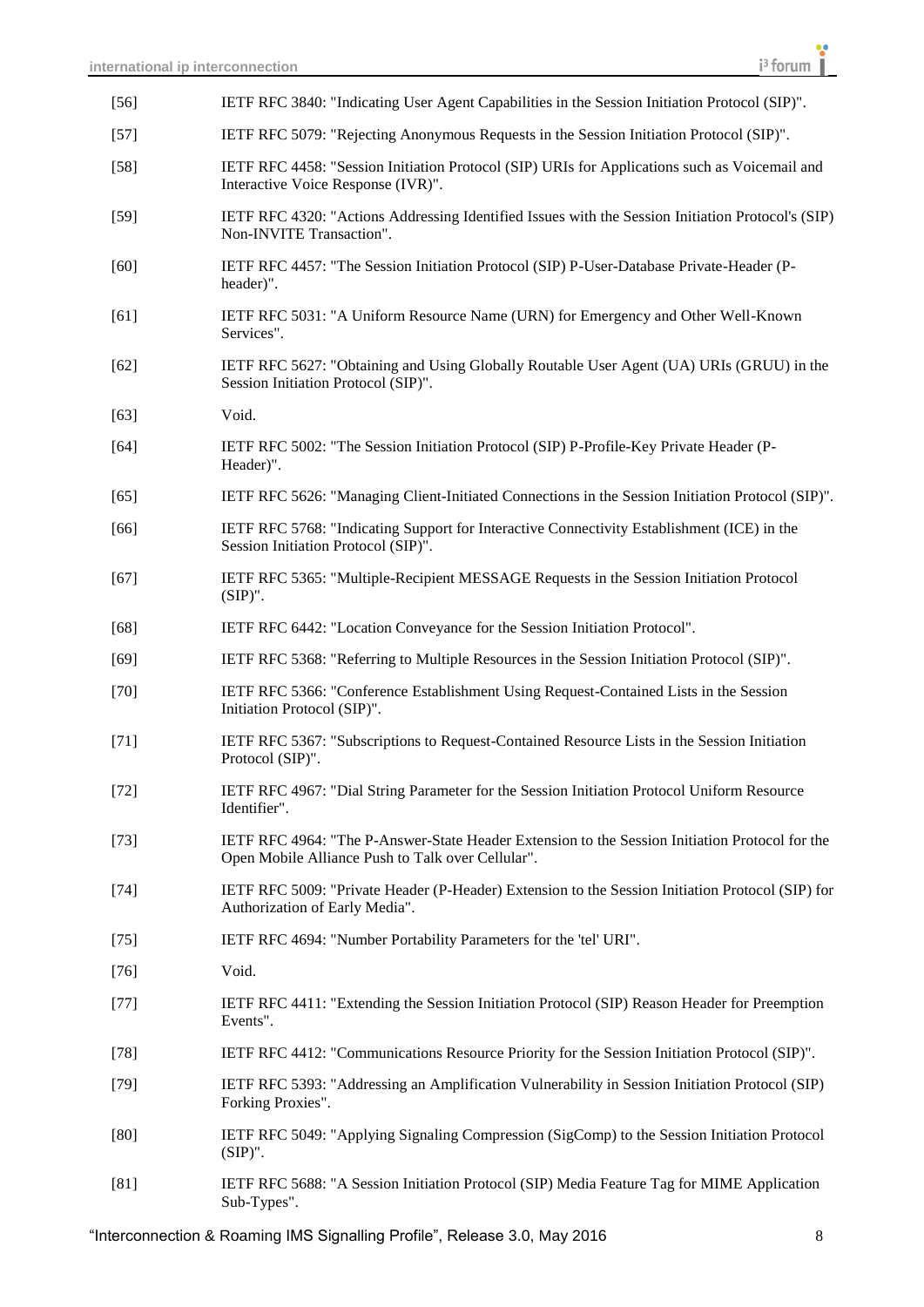| $[82]$  | IETF RFC 5360: "A Framework for Consent-Based Communications in the Session Initiation<br>Protocol (SIP)".                                                                           |
|---------|--------------------------------------------------------------------------------------------------------------------------------------------------------------------------------------|
| $[83]$  | IETF RFC 7433: "A Mechanism for Transporting User-to-User Call Control Information in SIP".                                                                                          |
| [83A]   | IETF RFC 7434: "Interworking ISDN Call Control User Information with SIP".                                                                                                           |
| $[84]$  | IETF RFC 7316: "The Session Initiation Protocol (SIP) P-Private-Network-Indication Private<br>Header (P-Header)".                                                                    |
| $[85]$  | IETF RFC 5502: "The SIP P-Served-User Private-Header (P-Header) for the 3GPP IP Multimedia<br>(IM) Core Network (CN) Subsystem".                                                     |
| $[86]$  | Void.                                                                                                                                                                                |
| $[87]$  | draft-dawes-sipping-debug-04 (February 2011): "Session Initiation Protocol (SIP) Header<br>parameter for Debugging".                                                                 |
| $[88]$  | IETF RFC 6228: "Response Code for Indication of Terminated Dialog".                                                                                                                  |
| $[89]$  | IETF RFC 5621: "Message Body Handling in the Session Initiation Protocol (SIP)".                                                                                                     |
| $[90]$  | IETF RFC 6223: "Indication of support for keep-alive".                                                                                                                               |
| $[91]$  | IETF RFC 5552: "SIP Interface to VoiceXML Media Services".                                                                                                                           |
| $[92]$  | IETF RFC 3862: "Common Presence and Instant Messaging (CPIM): Message Format".                                                                                                       |
| $[93]$  | IETF RFC 5438: "Instant Message Disposition Notification".                                                                                                                           |
| $[94]$  | IETF RFC 5373: "Requesting Answering Modes for the Session Initiation Protocol (SIP)".                                                                                               |
| $[95]$  | Void.                                                                                                                                                                                |
| $[96]$  | IETF RFC 3959: "The Early Session Disposition Type for the Session Initiation Protocol (SIP)".                                                                                       |
| $[97]$  | Void.                                                                                                                                                                                |
| $[98]$  | 3GPP TS 24.183: "Customized Ringing Signal (CRS) using IP Multimedia (IM) Core Network<br>(CN) subsystem".                                                                           |
| $[99]$  | 3GPP TS 24.259: "Personal Network Management (PNM) using IP Multimedia (IM) Core<br>Network (CN) subsystem".                                                                         |
| $[100]$ | 3GPP TS 24.238: "Session Initiation Protocol (SIP) based user configuration".                                                                                                        |
| [101]   | 3GPP TS 24.239: "Flexible Alerting (FA) using IP Multimedia (IM) Core Network (CN)<br>subsystem".                                                                                    |
| $[102]$ | Void.                                                                                                                                                                                |
| [103]   | 3GPP TS 24 654: "Closed User Group (CUG) using IP Multimedia (IM) Core Network (CN)<br>subsystem".                                                                                   |
| $[104]$ | Void.                                                                                                                                                                                |
| $[105]$ | 3GPP TS 24.605: "Conference (CONF) using IP Multimedia (IM) Core Network (CN)<br>subsystem".                                                                                         |
| $[106]$ | 3GPP TS 24.147: "Conferencing using the IP Multimedia (IM) Core Network (CN) subsystem".                                                                                             |
| $[107]$ | Void.                                                                                                                                                                                |
| $[108]$ | Void.                                                                                                                                                                                |
| $[109]$ | 3GPP TS 24.642: "Completion of Communications to Busy Subscriber (CCBS) Completion of<br>Communications by No Reply (CCNR) using IP Multimedia (IM) Core Network (CN)<br>subsystem". |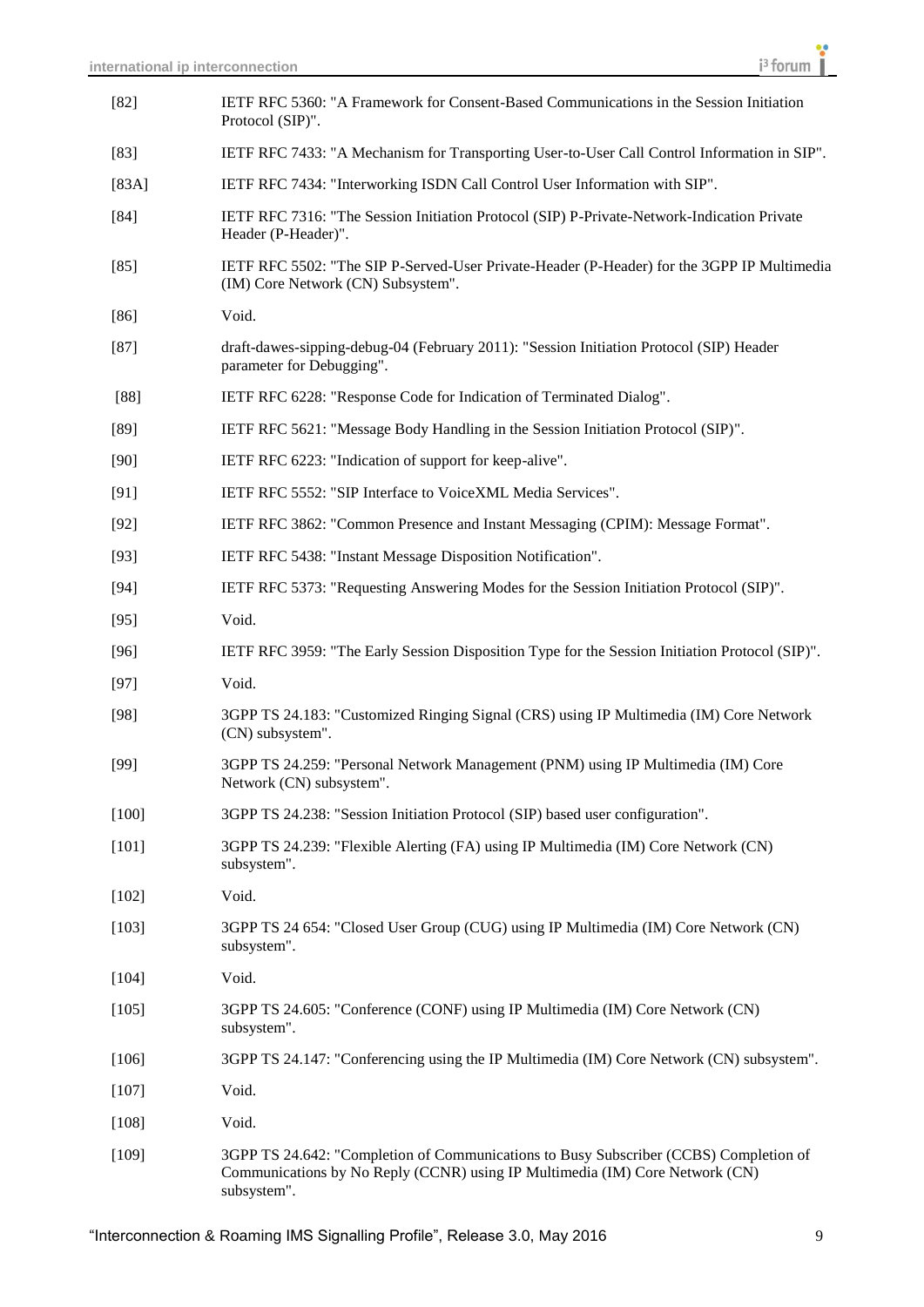| [110]   | Void.                                                                                                                                                                      |
|---------|----------------------------------------------------------------------------------------------------------------------------------------------------------------------------|
| $[111]$ | Void.                                                                                                                                                                      |
| $[112]$ | 3GPP TS 24.606: "Message Waiting Indication (MWI) using IP Multimedia (IM) Core Network<br>(CN) subsystem".                                                                |
| $[113]$ | 3GPP TS 24.608: "Terminating Identification Presentation (TIP) and Terminating Identification<br>Restriction (TIR) using IP Multimedia (IM); Core Network (CN) subsystem". |
| $[114]$ | 3GPP TS 24.611: "Communication Barring (CB) using IP Multimedia (IM); Core Network (CN)<br>subsystem".                                                                     |
| $[115]$ | Void.                                                                                                                                                                      |
| [116]   | 3GPP TS 24.629: "Explicit Communication Transfer (ECT) using IP Multimedia (IM) Core<br>Network (CN) subsystem".                                                           |
| $[117]$ | 3GPP TS 24.604: "Communication DIVersion (CDIV) using IP Multimedia (IM) Core Network<br>(CN) subsystem".                                                                  |
| $[118]$ | Void.                                                                                                                                                                      |
| $[119]$ | Void.                                                                                                                                                                      |
| $[120]$ | 3GPP TS 23.292: "IP Multimedia Subsystem (IMS) Centralized Services; Stage 2".                                                                                             |
| $[121]$ | 3GPP TS 24.292: "IP Multimedia Core Network subsystem Centralized Services (ICS); Stage 3".                                                                                |
| $[122]$ | 3GPP TS 24.647: "Advice Of Charge (AOC) using IP Multimedia (IM) Core Network (CN)<br>subsystem".                                                                          |
| [123]   | Void.                                                                                                                                                                      |
| $[124]$ | draft-ietf-insipid-session-id-13 (January 2015): "End-to-End Session Identification in IP-Based<br>Multimedia Communication Networks".                                     |
| $[125]$ | IETF RFC 6026: "Correct Transaction Handling for 2xx Responses to Session Initiation Protocol<br>(SIP) INVITE Requests".                                                   |
| $[126]$ | IETF RFC 5658: "Addressing Record-Route issues in the Session Initiation Protocol (SIP)".                                                                                  |
| $[127]$ | IETF RFC 5954: "Essential correction for IPv6 ABNF and URI comparison in RFC3261".                                                                                         |
| $[128]$ | Void.                                                                                                                                                                      |
| [129]   | 3GPP TS 24.182: "IP Multimedia Subsystem (IMS) Customized Alerting Tones (CAT)".                                                                                           |
| $[130]$ | 3GPP TS 29.292: "Interworking between the IP Multimedia (IM) Core Network (CN) subsystem<br>and MSC Server for IMS Centralized Services (ICS)".                            |
| $[131]$ | 3GPP TS 24.237: "IP Multimedia (IM) Core Network (CN) subsystem; IP Multimedia Subsystem<br>(IMS) Service Continuity".                                                     |
| $[132]$ | 3GPP TS 24.141: "Presence service using the IP Multimedia (IM) Core Network (CN)<br>subsystem".                                                                            |
| $[133]$ | IETF RFC 6794: "A Framework for Session Initiation Protocol (SIP) Session Policies".                                                                                       |
| [134]   | IETF RFC 5875: "An Extensible Markup Language (XML) Configuration Access Protocol<br>(XCAP) Diff Event Package".                                                           |
| $[135]$ | IETF RFC 4488: "Suppression of Session Initiation Protocol (SIP) REFER Method Implicit<br>Subscription".                                                                   |
| $[136]$ | IETF RFC 7462: "URNs for the Alert-Info Header Field of the Session Initiation Protocol (SIP)".                                                                            |
| [137]   | Void.                                                                                                                                                                      |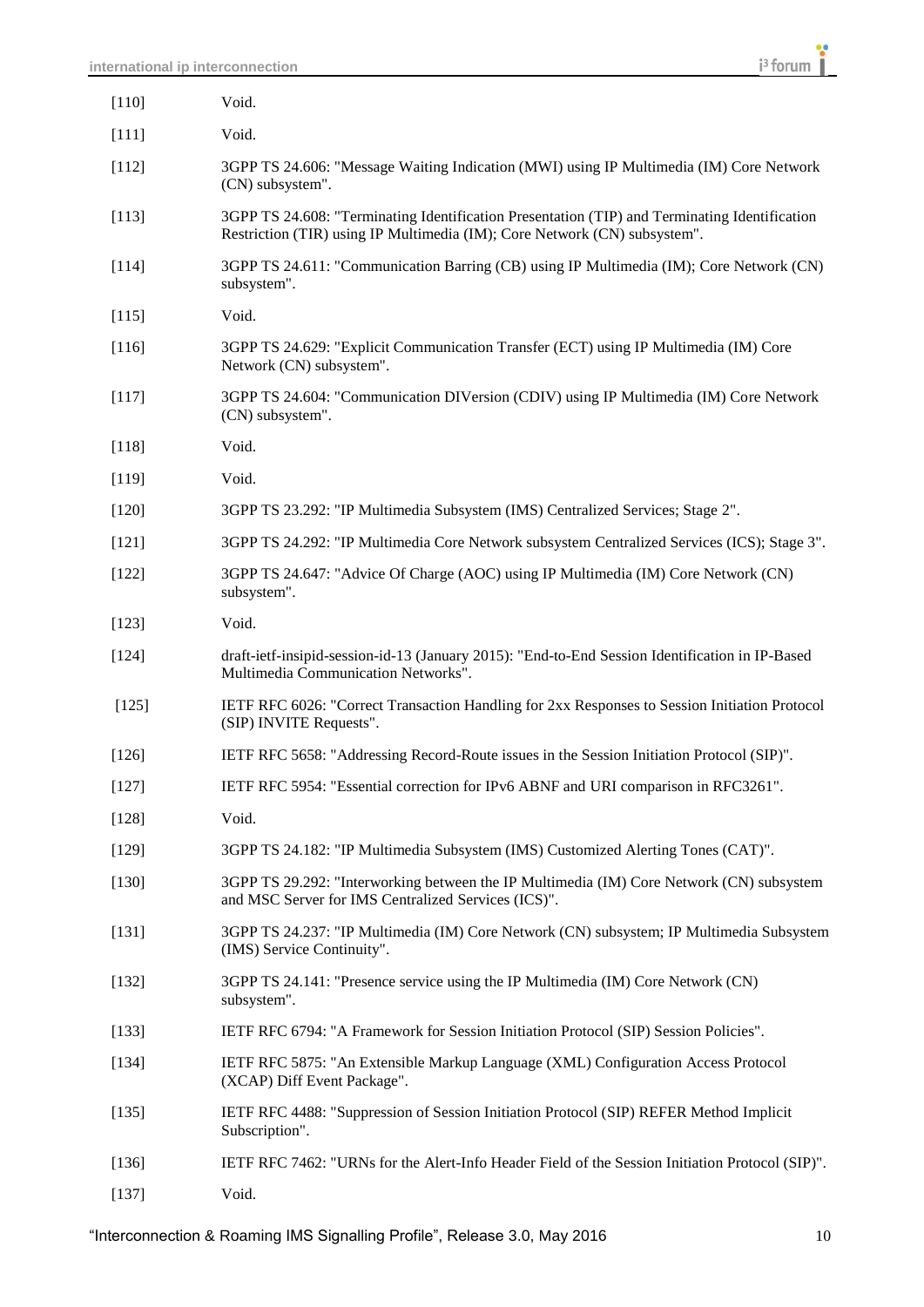| [138]   | OMA-TS-Presence_SIMPLE-V2_0-20120710-A: "Presence SIMPLE Specification".                                                 |
|---------|--------------------------------------------------------------------------------------------------------------------------|
| [139]   | 3GPP TS 24.247: "Messaging service using the IP Multimedia (IM) Core Network (CN)<br>subsystem".                         |
| $[140]$ | IETF RFC 4538: "Request Authorization through Dialog Identification in the Session Initiation<br>Protocol (SIP)".        |
| $[141]$ | IETF RFC 5318: "The Session Initiation Protocol (SIP) P-Refused-URI-List Private-Header (P-<br>Header)".                 |
| $[142]$ | OMA-TS-Presence_SIMPLE-V1_1_1-20100225-A: "Presence SIMPLE Specification".                                               |
| $[143]$ | IETF RFC 6809: "Mechanism to Indicate Support of Features and Capabilities in the Session<br>Initiation Protocol (SIP)". |
| $[144]$ | IETF RFC 5839: "An Extension to Session Initiation Protocol (SIP) Events for Conditional Event<br>Notification".         |
| $[145]$ | Void.                                                                                                                    |
| $[146]$ | IETF RFC 3264: "An Offer/Answer Model with the Session Description Protocol (SDP)".                                      |
| $[147]$ | IETF RFC 4566: "SDP: Session Description Protocol".                                                                      |
| $[148]$ | 3GPP TS 29.079: "Optimal Media Routeing within the IP Multimedia Subsystem; Stage 3".                                    |
| $[149]$ | 3GPP TS 24.337: "IP Multimedia Subsystem (IMS) inter-UE transfer".                                                       |
| $[150]$ | IETF RFC 3960: "Early Media and Ringing Tone Generation in the Session Initiation Protocol<br>$(SIP)$ ".                 |
| $[151]$ | IETF RFC 3550: "RTP: A Transport Protocol for Real-Time Applications".                                                   |
| $[152]$ | IETF RFC 768: "User Datagram Protocol".                                                                                  |
| $[153]$ | IETF RFC 3551: "RTP Profile for Audio and Video Conferences with Minimal Control".                                       |
| [154]   | IETF RFC 3556: "Session Description Protocol (SDP) Bandwidth Modifiers for RTP Control<br>Protocol (RTCP) Bandwidth".    |
| [155]   | IETF RFC 4585: "Extended RTP Profile for Real-time Transport Control Protocol (RTCP)-Based<br>Feedback (RTP/AVPF)".      |
| [156]   | IETF RFC 793: "Transmission Control Protocol".                                                                           |
| $[157]$ | IETF RFC 4733: "RTP Payload for DTMF Digits, Telephony Tones, and Telephony Signals".                                    |
| [158]   | IETF RFC 4916: "Connected Identity in the Session Initiation Protocol (SIP)".                                            |
| $[159]$ | 3GPP TS 23.237: "IP Multimedia Subsystem (IMS) Service Continuity".                                                      |
| $[160]$ | IETF RFC 6140: "Registration for Multiple Phone Numbers in the Session Initiation Protocol<br>$(SIP)$ ".                 |
| $[161]$ | IETF RFC 6230: "Media Control Channel Framework".                                                                        |
| $[162]$ | IETF RFC 4145: "TCP-Based Media Transport in the Session Description Protocol (SDP)".                                    |
| $[163]$ | 3GPP TS 24.390: "Unstructured Supplementary Service Data (USSD)".                                                        |
| $[164]$ | IETF RFC 6357: "Design Considerations for Session Initiation Protocol (SIP) Overload Control".                           |
| $[165]$ | IETF RFC 7339: "Session Initiation Protocol (SIP) Overload Control".                                                     |
| $[166]$ | IETF RFC 7415: "Session Initiation Protocol (SIP) Rate Control".                                                         |
| $[167]$ | IETF RFC 7200: "A Session Initiation Protocol (SIP) Load-Control Event Package".                                         |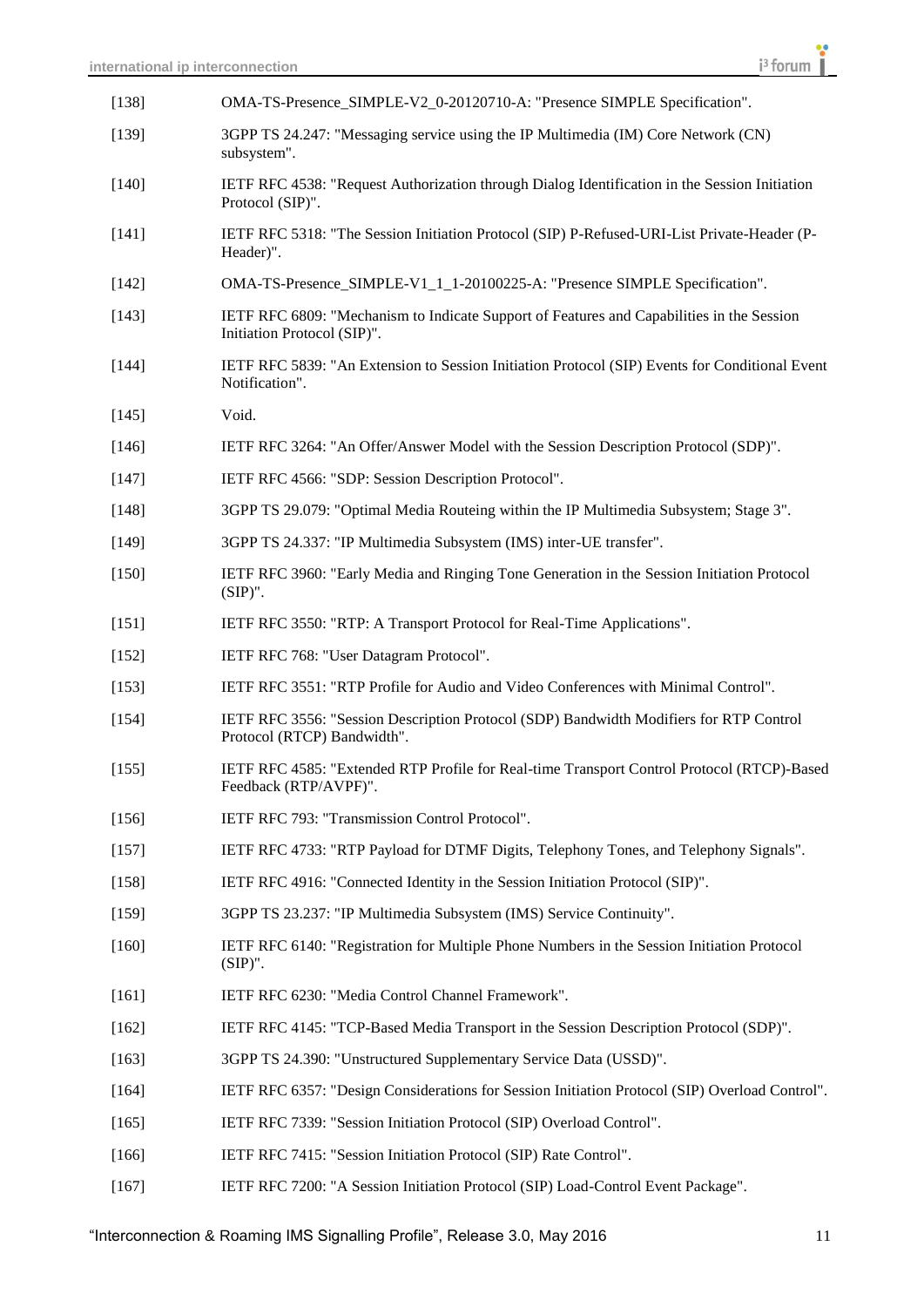| $[168]$ | 3GPP TS 29.163: "Interworking between the IP Multimedia (IM) Core Network (CN) subsystem<br>and Circuit Switched (CS) networks".                               |
|---------|----------------------------------------------------------------------------------------------------------------------------------------------------------------|
| $[169]$ | IETF RFC 2046: "Multipurpose Internet Mail Extensions (MIME) Part Two: Media Types".                                                                           |
| $[170]$ | IETF RFC 2387: "The MIME Multipart/Related Content-type".                                                                                                      |
| [171]   | IETF RFC 3420: "Internet Media Type message/sipfrag".                                                                                                          |
| [172]   | IETF RFC 3842: "A Message Summary and Message Waiting Indication Event Package for the<br>Session Initiation Protocol (SIP)".                                  |
| $[173]$ | IETF RFC 3858: "An Extensible Markup Language (XML) Based Format for Watcher<br>Information".                                                                  |
| [174]   | IETF RFC 3863: "Presence Information Data Format (PIDF)".                                                                                                      |
| $[175]$ | IETF RFC 3994: "Indication of Message Composition for Instant Messaging".                                                                                      |
| $[176]$ | IETF RFC 4661: "An Extensible Markup Language (XML) Based Format for Event Notification<br>Filtering".                                                         |
| $[177]$ | IETF RFC 4662: "A Session Initiation Protocol (SIP) Event Notification Extension for Resource<br>Lists".                                                       |
| $[178]$ | IETF RFC 4826: "Extensible Markup Language (XML) Formats for Representing Resource<br>Lists".                                                                  |
| $[179]$ | IETF RFC 5262: "Presence Information Data Format (PIDF) Extension for Partial Presence".                                                                       |
| $[180]$ | IETF RFC 5874: "An Extensible Markup Language (XML) Document Format for Indicating a<br>Change in XML Configuration Access Protocol (XCAP) Resources".         |
| $[181]$ | Void.                                                                                                                                                          |
| $[182]$ | OMA-SUP-XSD_prs_suppnotFilter-V1_0-20120710-A: "Presence - Event notification<br>suppression filter".                                                          |
| $[183]$ | 3GPP TS 32.240: "Telecommunication management; Charging management; Charging<br>architecture and principles".                                                  |
| $[184]$ | IETF RFC 7090: "Public Safety Answering Point (PSAP) Callback".                                                                                                |
| $[185]$ | draft-holmberg-sipcore-received-realm-04 (December 2014): "Via header field parameter to<br>indicate received realm".                                          |
| $[186]$ | 3GPP TS 29.658: "SIP Transfer of IP Multimedia Service Tariff Information".                                                                                    |
| $[187]$ | 3GPP TS 22.153: "Multimedia priority service".                                                                                                                 |
| $[188]$ | IETF RFC 7549: "3GPP SIP URI Inter Operator Traffic Leg parameter".                                                                                            |
| [189]   | 3GPP TS 24.103: "Telepresence using the IP Multimedia (IM) Core Network (CN)<br>Subsystem (IMS); Stage 3".                                                     |
| $[190]$ | draft-ietf-mmusic-sctp-sdp-14 (March 2015): "Stream Control Transmission Protocol (SCTP)-<br>Based Media Transport in the Session Description Protocol (SDP)". |
| $[191]$ | 3GPP TS 24.315: "IP Multimedia Subsystem (IMS) Operator Determined Barring (ODB)".                                                                             |
| [192]   | 3GPP TR 29.949: "Study on Technical aspects on Roaming End-to-end scenarios with VoLTE<br>IMS and other networks".                                             |
| [193]   | draft-mohali-dispatch-cause-for-service-number-03 (July 2015): "Session Initiation Protocol (SIP)<br>Cause URI parameter for Service Number translation".      |
| [194]   | draft-ietf-sipcore-refer-clarifications-02 (January2015): "Clarifications for the use of REFER with<br>RFC6665".                                               |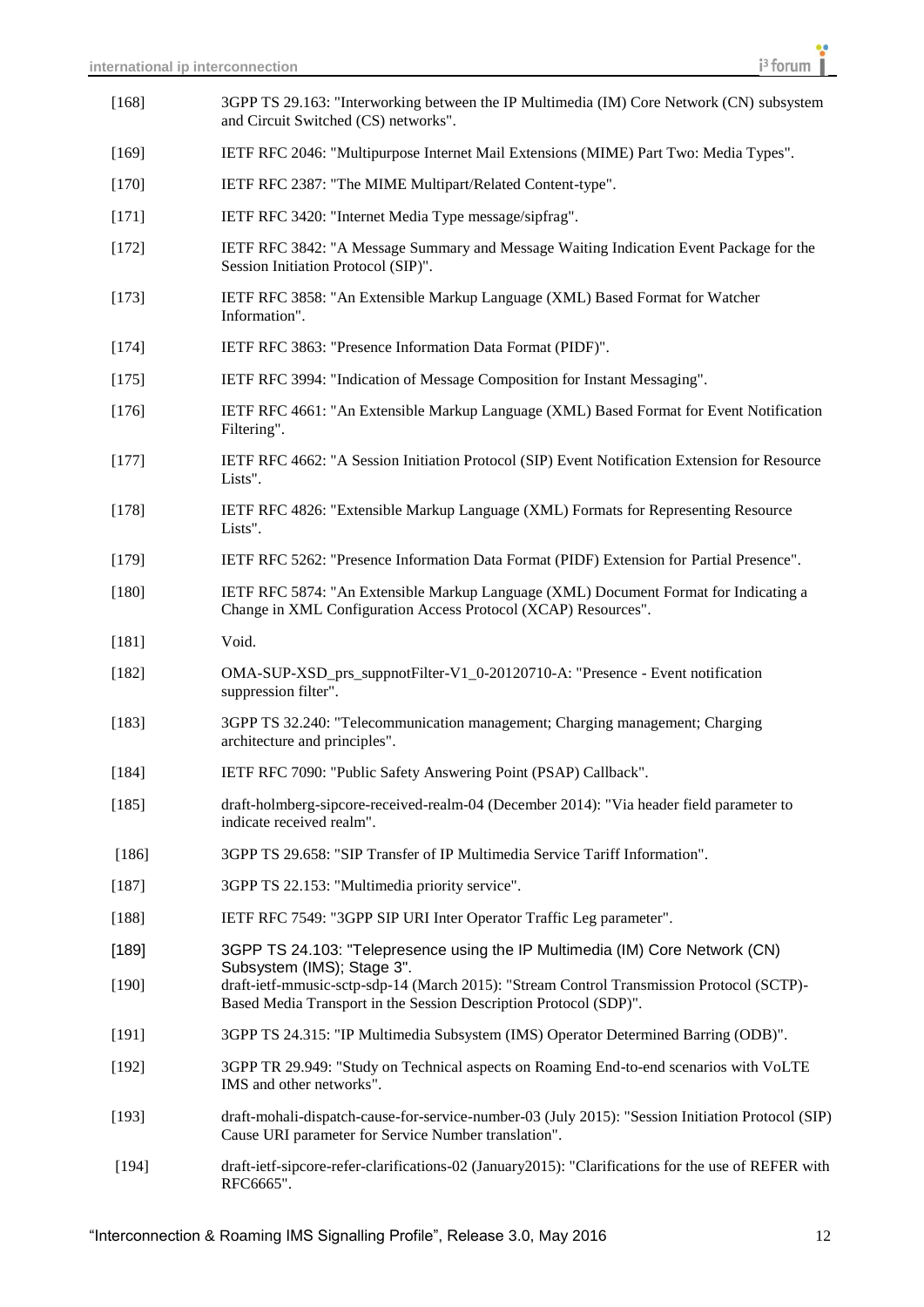- [195] draft-ietf-sipcore-refer-explicit-subscription-00 (November 2014): "Explicit Subscriptions for the REFER Method".
- [196] draft-roach-sipcore-6665-clarifications-00 (October 2014): "A clarifications on the use of Globally Routable User Agent URIs (GRUUs) in the Session Initiation Protocol (SIP) Event Notification Framework".
- [197] IETF RFC 2646: "The Text/Plain Format Parameter".
- [198] IETF RFC 1866: "Hypertext Markup Language 2.0".
- [199] i3 Forum "Technical Interconnection Model for International Voice Services" Release6.0, May 2014"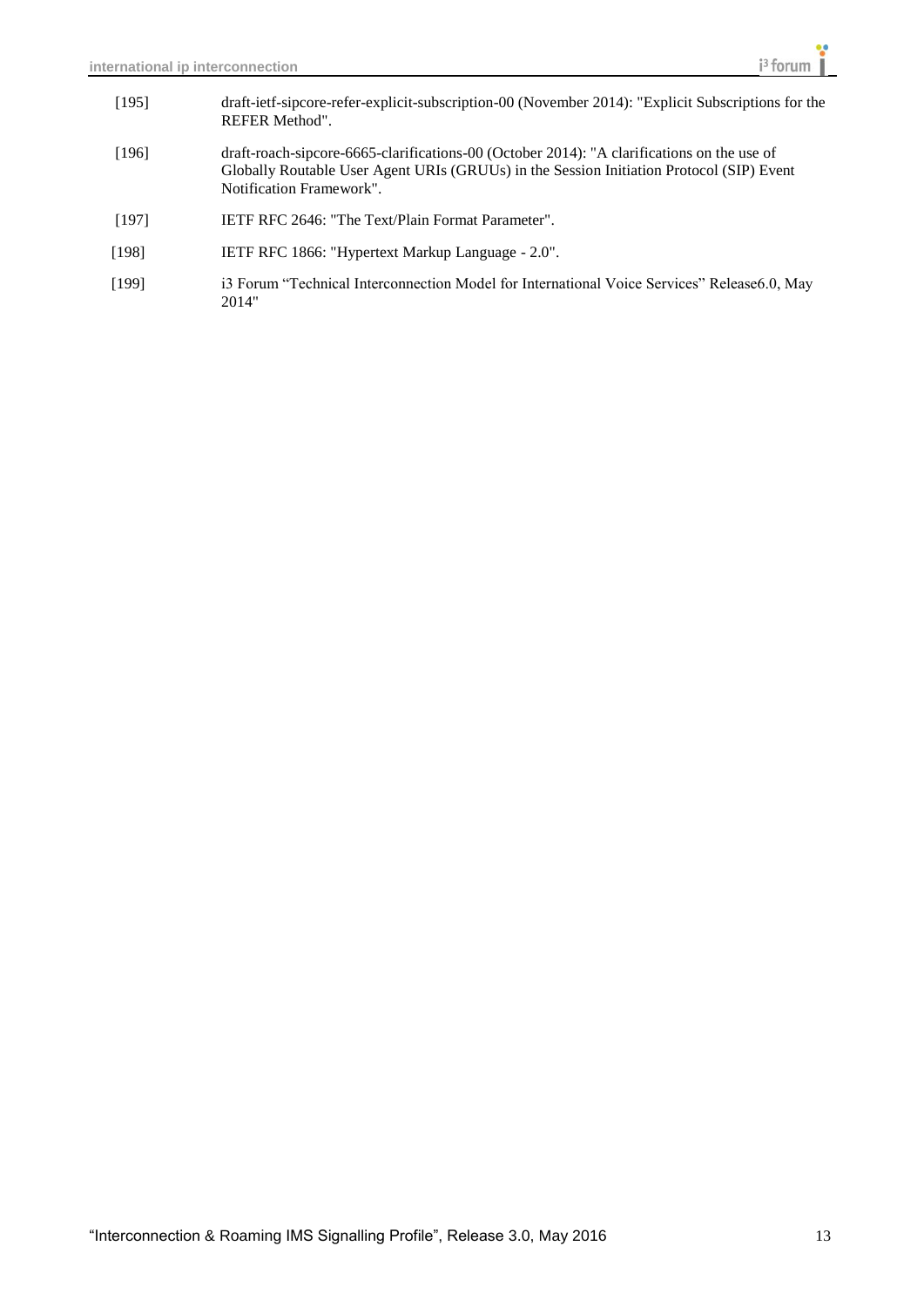## <span id="page-13-1"></span><span id="page-13-0"></span>**4 NNI Signalling Profile**

## **4.1 Profile Overview**

<span id="page-13-2"></span>The i3 Forum I-IMS signalling profile is a subset of the 3GPP TS 29.165 signalling profile.

### **4.2 Analysis**

#### <span id="page-13-3"></span>**4.2.1 i3 forum approach and rationale**

The i3 Forum I-IMS signalling profile:

- 1. starts with Section 6 of 3GPP TS 29.165 v13.2.0 (2015-09).
- 2. retains *in any case* all 3GPP table entries
- 3. further determines the applicability of an item according to the i3 Forum "Technical Interconnection Model for International Voice Services" Release 6.0, May 2014. the applicability of that model may results in striking out the text of a specific table entry.
	- (Note that the scope of this version is for basic voice, SMS, video and RCS);
- 4. gives an analysis of the "Notation" given an item (Mandatory, Conditional or Optional).

#### <span id="page-13-4"></span>**4.2.2 Summary of exceptions to TS 29.165**

This I-IMS signaling protocol profile shall be in accordance with 3GPP TS 29.165, with the exceptions noted in section 6. TS 29.165 clause numbers are referenced in this section. The "blank on purpose" are added to maintain section numbering continuity.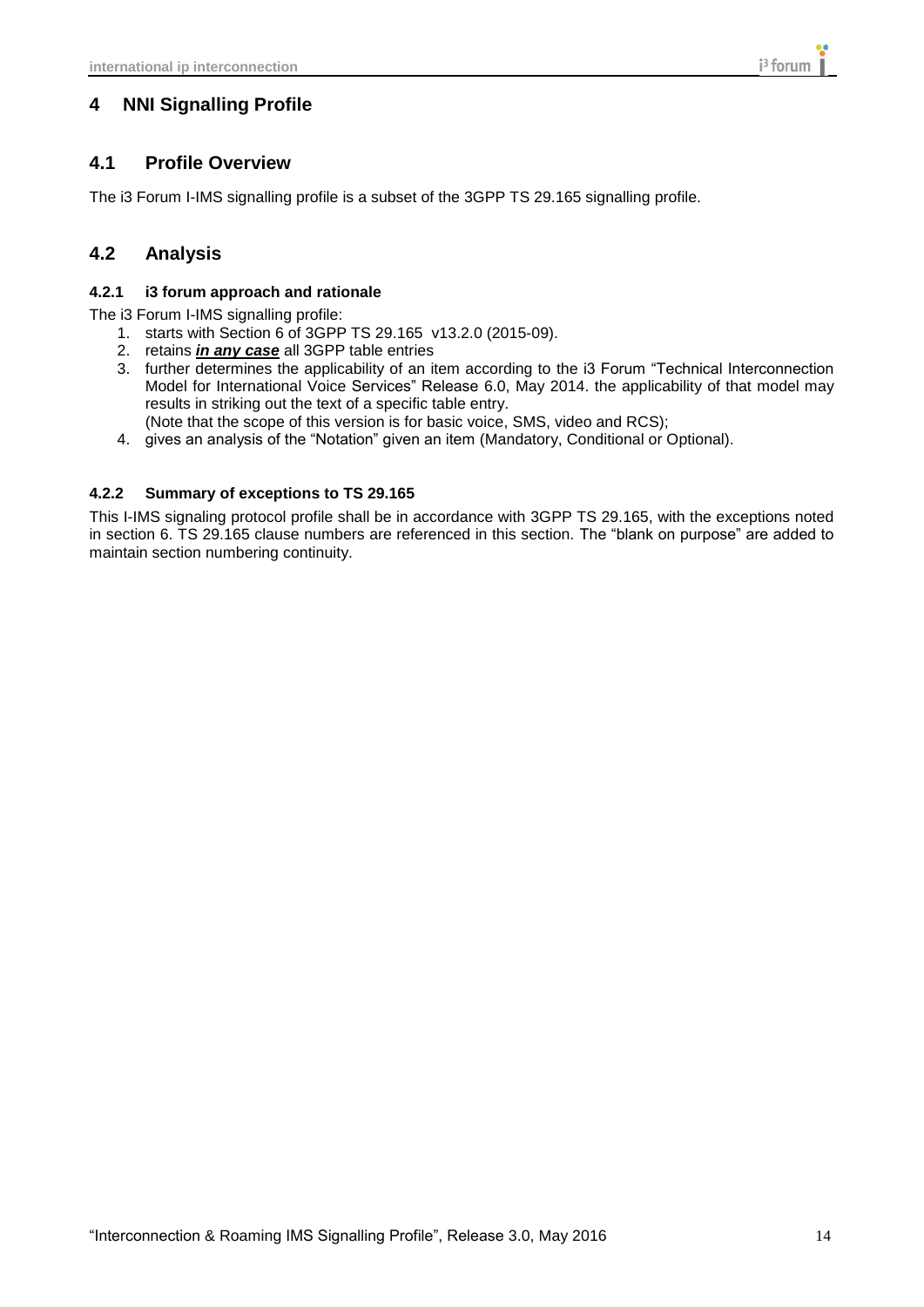### <span id="page-14-1"></span><span id="page-14-0"></span>**5 Reference Model for Interconnection**

### **5.1 General**

Figure 5.1.1 illustrates the architecture diagram given in 3GPP TS 23.228 [4] showing the Inter-IMS Network to Network Interface (II-NNI) between two IM CN subsystem networks



NOTE: The TRF can reside in a stand-alone entity or can be combined with another functional entity.

#### **Figure 5.1.1: Inter-IMS Network to Network Interface between two IM CN subsystem networks**

Figure 5.1.2 illustrates the i3 Forum II-NNI, where there are IBCF/TrGw's on either side of the interface. The internal carrier's network environment is out of scope.



**Figure 5.1.2: i3 Forum I-IMS Network to Network Interface**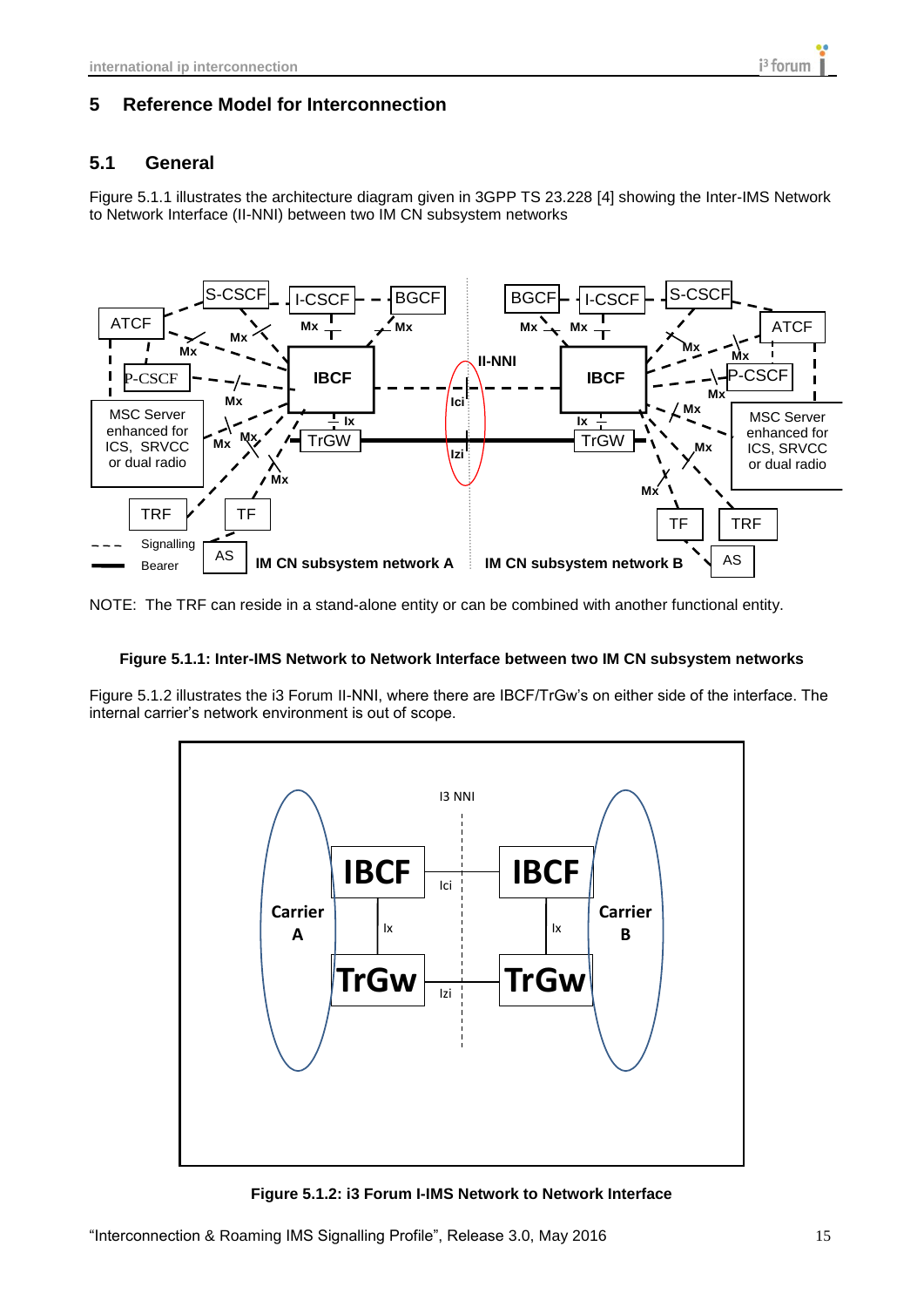The protocols over the two reference points Ici and Izi make up the Inter-IMS Network to Network Interface.

The Ici reference point allows IBCFs to communicate with each other in order to provide the communication and forwarding of SIP signalling messaging between IM CN subsystem networks. The Izi reference point allows TrGWs to forward media streams between IM CN subsystem networks.

IMS roaming performed by using II-NNI is considered, when the IBCFs are inserted at the network borders. The applicability of roaming scenario by using II-NNI is based on agreement between the operators.

Whenever the Inter-IMS Network to Network Interface is used to interconnect two IM CN subsystem networks belonging to different security domains, security procedures apply as described in 3GPP TS 33.210 [10].

#### <span id="page-15-0"></span>**5.2 Functionalities performed by entities at the edge of the network**

#### <span id="page-15-1"></span>**5.2.1 Interconnection Border Control Function (IBCF)**

An IBCF provides application specific functions at the SIP/SDP protocol layer in order to perform interconnection between IM CN subsystem networks by using Ici reference point. According to 3GPP TS 23.228 [4], IBCF can act both as an entry point and as an exit point for a network.

The functionalities of IBCF are indicated in the 3GPP TS 23.228 [4] and specified in 3GPP TS 24.229 [5]. They include:

- network topology hiding;
- application level gateway (for instance enabling communication between IPv6 and IPv4 SIP applications, or between a SIP application in a private IP address space and a SIP application outside this address space);
- controlling transport plane functions;
- controlling media plane adaptations;
- screening of SIP signalling information;
- selecting the appropriate signalling interconnect;
- generation of charging data records;
- privacy protection; and
- inclusion of a transit IOI when acting as an entry point for a transit network.

Based on local configuration, the IBCF performs transit routing functions as specified in 3GPP TS 24.229 [5].

<span id="page-15-2"></span>The IBCF acts as a B2BUA when it performs IMS-ALG functionality.

#### **5.2.2 Transition Gateway (TrGW)**

According to 3GPP TS 23.002 [3], the TrGW is located at the network borders within the media path and is controlled by an IBCF. Forwarding of media streams between IM CN subsystem networks is applied over Izi reference point.

The TrGW provides within the media path functions like network address/port translation and IPv4/IPv6 protocol translation. NAT-PT binds addresses in IPv6 network with addresses in IPv4 network and vice versa to provide transparent routing between the two IP domains without requiring any changes to end points. NA(P)T-PT provides additional translation of transport identifier (TCP and UDP port numbers). The approach is similar to that one described also in 3GPP TS 29.162 [8].

Further details are described in 3GPP TS 23.228 [4].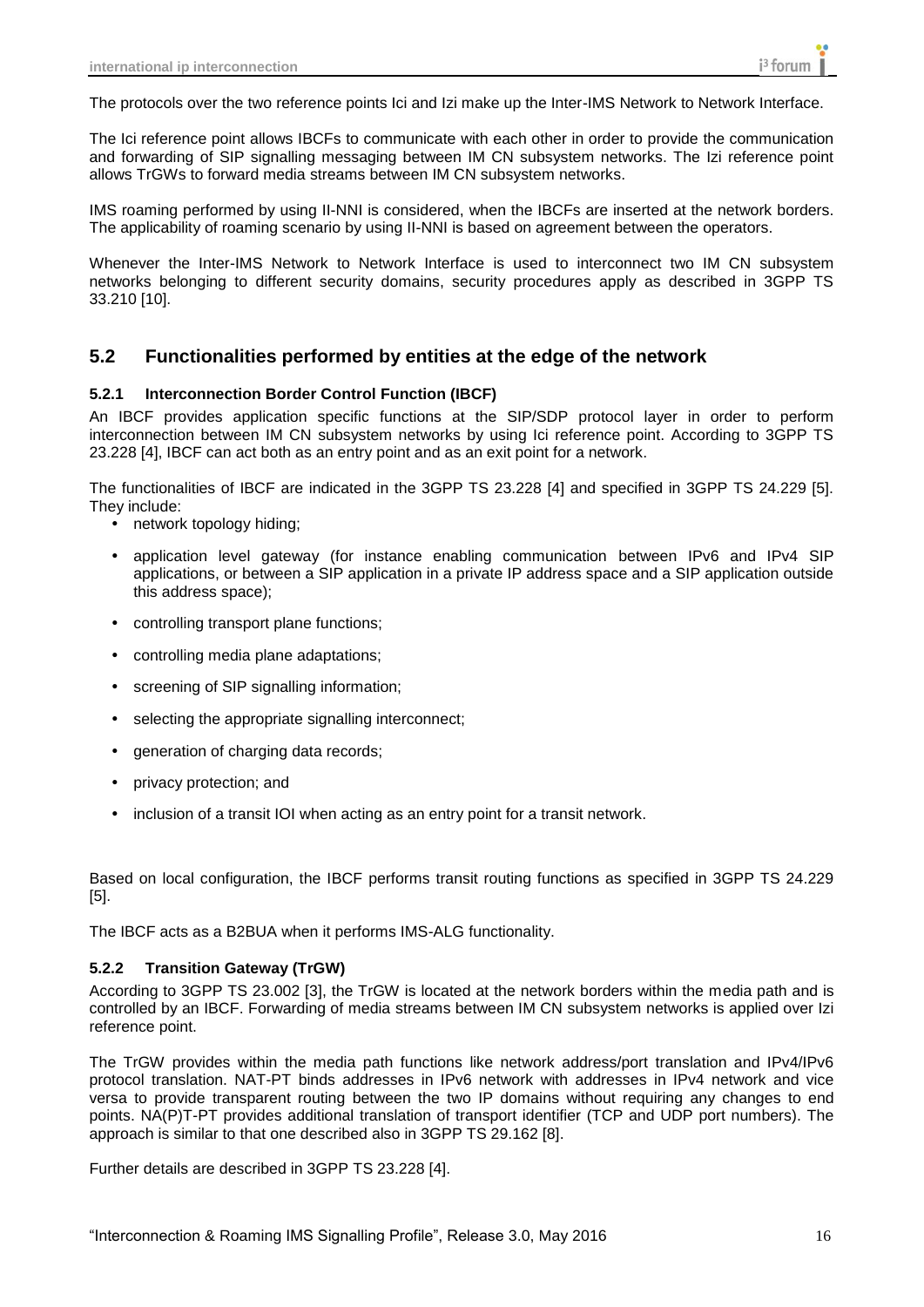## <span id="page-16-0"></span>**6 Control Plane Interconnection**

## <span id="page-16-1"></span>**6.1 SIP methods and header fields**

#### <span id="page-16-2"></span>**6.1.1 Blank on purpose**

#### <span id="page-16-3"></span>**6.1.1.1 Notations of the codes**

In table 1, which is equal to table 6.3 of the 3GPP Specification, the status codes "m", "o", "c" and "n/a" have the following meanings:

| <b>Notation</b><br>code  | <b>Notation name</b> | <b>Sending side</b>                                                                                                                                                                                                                                                                                                                                      | <b>Receiving side</b>                                                                                                                                                                                                                                                             |
|--------------------------|----------------------|----------------------------------------------------------------------------------------------------------------------------------------------------------------------------------------------------------------------------------------------------------------------------------------------------------------------------------------------------------|-----------------------------------------------------------------------------------------------------------------------------------------------------------------------------------------------------------------------------------------------------------------------------------|
| m                        | mandatory            | The message shall be supported at II-<br>NNI.<br>Supporting sending a SIP message at<br>the II-NNI means that this message shall<br>be sent over the II-NNI if received from<br>the serving network. It does not imply<br>that network elements inside the serving<br>network or user equipment connected to<br>this network shall support this message. | Supporting receiving a SIP message at<br>the II-NNI means that this message shall<br>be forwarded to the serving network. It<br>does not imply that network elements<br>inside the serving network or user<br>equipment connected to this network are<br>supporting this message. |
| O                        | optional             | The message may or may not be<br>supported at II-NNI. The support of the<br>method is provided based on bilateral<br>agreement between the operators.                                                                                                                                                                                                    | Same as for sending side.                                                                                                                                                                                                                                                         |
| n/a                      | not applicable       | It is impossible to use/support<br>the<br>message.                                                                                                                                                                                                                                                                                                       | impossible<br>to use/support<br>It is<br>the<br>This<br>message.<br>message<br>will<br>be<br>discarded by the IBCF.                                                                                                                                                               |
| C<br><integer></integer> | conditional          | The requirement on the message ("m",<br>"o" or "n/a") depends on the support of<br>other optional or conditional items.<br><integer> is the identifier<br/>of<br/>the<br/>conditional expression.</integer>                                                                                                                                              | Same as for sending side.                                                                                                                                                                                                                                                         |

**Table 1 : Key to notation codes for SIP messages**

### <span id="page-16-4"></span>**6.1.1.2 SIP methods**

3GPP TS 24.229 [5] defines the methods allowing an IBCF to interconnect to an IBCF placed in another IM CN subsystem.

The following SIP methods are supported on the II-NNI as defined in table 6.1.

The following table is based on table A.5 and table A.163 of 3GPP TS 24.229 [5] and endorsed for this document: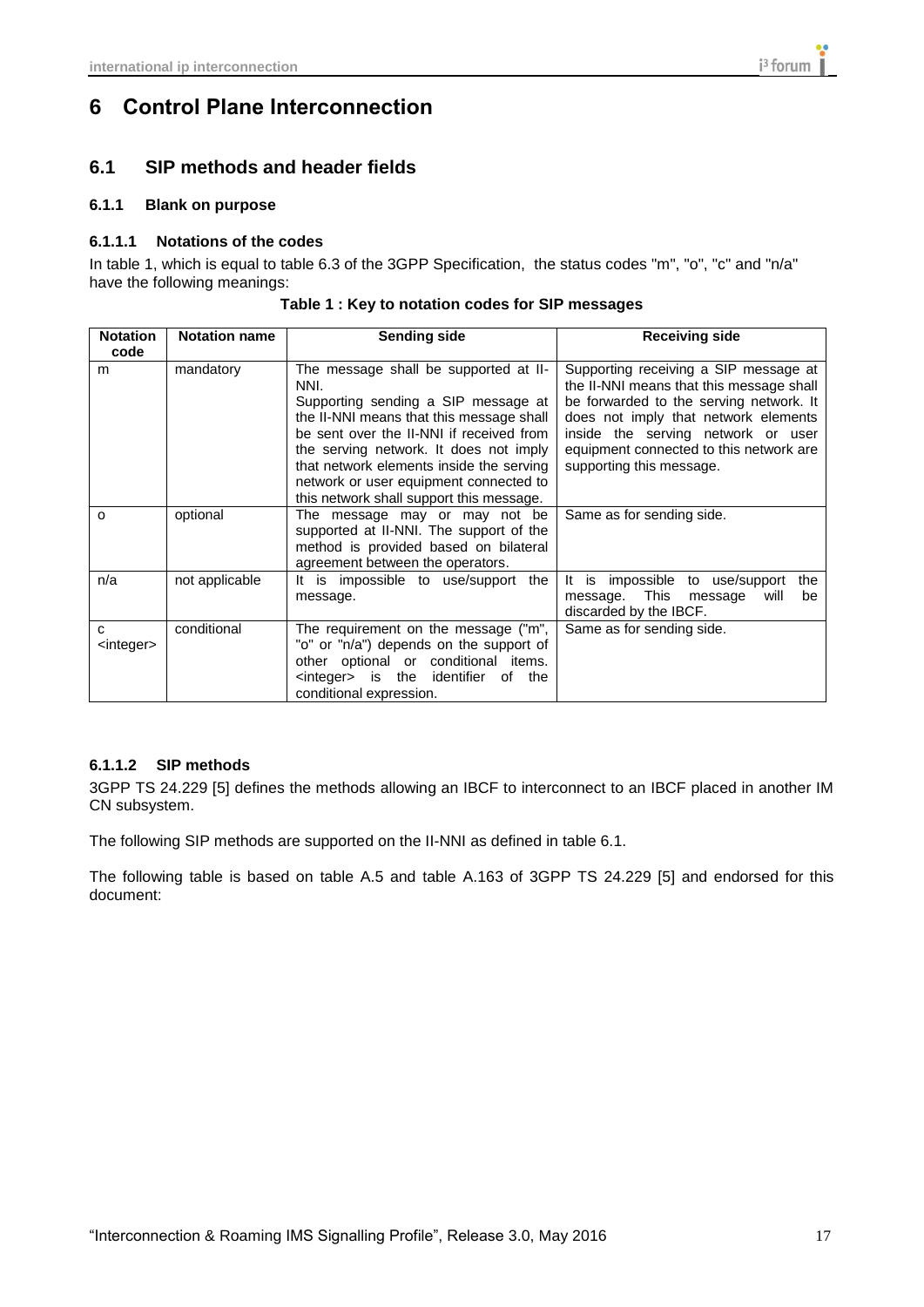| Item                                                                                                                        | <b>Method</b>                                                                           | Ref.                      | <b>II-NNI</b>  |                | <b>II-NNI</b><br>(roaming) |                  |
|-----------------------------------------------------------------------------------------------------------------------------|-----------------------------------------------------------------------------------------|---------------------------|----------------|----------------|----------------------------|------------------|
|                                                                                                                             |                                                                                         |                           |                |                |                            |                  |
|                                                                                                                             |                                                                                         |                           | Sending        | Receiving      | <b>Sending</b>             | <b>Receiving</b> |
| 1                                                                                                                           | <b>ACK request</b>                                                                      | IETF RFC 3261 [13]        | m              | m              | m                          | m                |
| $\overline{2}$                                                                                                              | <b>BYE</b> request                                                                      | <b>IETF RFC 3261 [13]</b> | m              | m              | m                          | m                |
| 3                                                                                                                           | <b>BYE</b> response                                                                     | <b>IETF RFC 3261 [13]</b> | m              | m              | m                          | m                |
| 4                                                                                                                           | <b>CANCEL</b> request                                                                   | <b>IETF RFC 3261 [13]</b> | m              | m              | m                          | m                |
| $\overline{5}$                                                                                                              | CANCEL response                                                                         | IETF RFC 3261 [13]        | m              | m              | m                          | m                |
| 5A                                                                                                                          | <b>INFO</b> request                                                                     | IETF RFC 6086 [39]        | o              | $\Omega$       | o                          | $\circ$          |
| 5B                                                                                                                          | <b>INFO</b> response                                                                    | <b>IETF RFC 6086 [39]</b> | o              | $\circ$        | o                          | o                |
| 8                                                                                                                           | <b>INVITE</b> request                                                                   | IETF RFC 3261 [13]        | m              | m              | m                          | m                |
| $\overline{9}$                                                                                                              | <b>INVITE</b> response                                                                  | IETF RFC 3261 [13]        | m              | m              | m                          | m                |
| <b>9A</b>                                                                                                                   | MESSAGE request                                                                         | <b>IETF RFC 3428 [19]</b> | o <u>x3</u>    | $0 \times 3$   | $0 \times 3$               | $0 \times 3$     |
| 9B                                                                                                                          | MESSAGE response                                                                        | <b>IETF RFC 3428 [19]</b> | o x3           | $0 \times 3$   | o <u>x3</u>                | $0 \times 3$     |
| 10                                                                                                                          | NOTIFY request                                                                          | <b>IETF RFC 6665 [20]</b> | c1             | c1             | c <sub>1</sub>             | c <sub>1</sub>   |
| 11                                                                                                                          | NOTIFY response                                                                         | <b>IETF RFC 6665 [20]</b> | c1             | c <sub>1</sub> | c1                         | c <sub>1</sub>   |
| 12                                                                                                                          | <b>OPTIONS</b> request                                                                  | <b>IETF RFC 3261 [13]</b> | $m \times 1$   | $m \times 1$   | $m \times 1$               | $m \times 1$     |
| $\overline{13}$                                                                                                             | <b>OPTIONS</b> response                                                                 | <b>IETF RFC 3261 [13]</b> | $m \times 1$   | $m \times 1$   | $m \times 1$               | $m \times 1$     |
| 14                                                                                                                          | <b>PRACK</b> request                                                                    | IETF RFC 3262 [18]        | m              | m              | m                          | m                |
| $\overline{15}$                                                                                                             | PRACK response                                                                          | IETF RFC 3262 [18]        | m              | m              | m                          | m                |
| <b>15A</b>                                                                                                                  | PUBLISH request                                                                         | IETF RFC 3903 [21]        | c1             | c <sub>1</sub> | c <sub>1</sub>             | c <sub>1</sub>   |
| 15B                                                                                                                         | PUBLISH response                                                                        | IETF RFC 3903 [21]        | c <sub>1</sub> | c <sub>1</sub> | c <sub>1</sub>             | c <sub>1</sub>   |
| 16                                                                                                                          | <b>REFER</b> request                                                                    | <b>IETF RFC 3515 [22]</b> | $\Omega$       | $\Omega$       | 0 x2                       | 0 x2             |
| 17                                                                                                                          | REFER response                                                                          | IETF RFC 3515 [22]        | o              | $\circ$        | $0 \times 2$               | 0 <sub>x2</sub>  |
| 18                                                                                                                          | <b>REGISTER request</b>                                                                 | IETF RFC 3261 [13]        | c2             | c2             | c2                         | c2               |
| 19                                                                                                                          | <b>REGISTER</b> response                                                                | <b>IETF RFC 3261 [13]</b> | c2             | c2             | c2                         | c2               |
| 20                                                                                                                          | <b>SUBSCRIBE</b> request                                                                | <b>IETF RFC 6665 [20]</b> | c1             | c <sub>1</sub> | c1                         | c <sub>1</sub>   |
| $\overline{21}$                                                                                                             | <b>SUBSCRIBE</b> response                                                               | <b>IETF RFC 6665 [20]</b> | c1             | c <sub>1</sub> | c <sub>1</sub>             | c <sub>1</sub>   |
| $\overline{22}$                                                                                                             | <b>UPDATE</b> request                                                                   | IETF RFC 3311 [23]        | m              | m              | m                          | m                |
| $\overline{23}$                                                                                                             | <b>UPDATE</b> response                                                                  | IETF RFC 3311 [23]        | m              | m              | m                          | m                |
| $c1$ :<br>In case of roaming scenario, the support of the method is m, else o.                                              |                                                                                         |                           |                |                |                            |                  |
|                                                                                                                             | $c2$ :<br>In case of roaming scenario, the support of the method is m, else n/a.        |                           |                |                |                            |                  |
| Support of OPTIONS in a SIP dialog is mandatory, where support of OPTIONS<br><u>x1:</u><br>out of a SIP dialog is optional. |                                                                                         |                           |                |                |                            |                  |
| <u>x2:</u>                                                                                                                  | Needed to support CONF service as specified within TS 24.147 [106] Section<br>5.3.1.5.3 |                           |                |                |                            |                  |
| x3:                                                                                                                         | Mandatory for SMS over IP                                                               |                           |                |                |                            |                  |

#### **Table 6.1: Supported SIP methods**

Underlined items in the table above are modifications or additions to table 6.1 in the 3GPP specification.

#### <span id="page-17-0"></span>**6.1.1.3 SIP header fields**

#### <span id="page-17-1"></span>6.1.1.3.1 General

The IBCF shall provide the capabilities to manage and modify SIP header fields according to subclause 5.10 and Annex A of 3GPP TS 24.229 [5] with modifications as described in the following subclauses.

#### <span id="page-17-2"></span>6.1.1.3.2 Trust and no trust relationship

The IBCF acting as exit point applies the procedures described in clause 5.10.2 of 3GPP TS 24.229 [5] before forwarding the SIP signalling to the IBCF acting as entry point. The IBCF acting as entry point applies the procedures described in clause 5.10.3 of 3GPP TS 24.229 [5].

Additionally, in case there is no trust relationship between the two IM CN subsystems connected by II-NNI, the IBCF acting as exit point applies the procedures described in clause 4.4 of 3GPP TS 24.229 [5], before forwarding the SIP signalling.

These procedures may be utilized on a per header field basis to realize overall trust as well as per service level screening of header fields. Trust relationships and trust domains may be defined by inter-operator agreements for individual services and/or individual SIP header fields.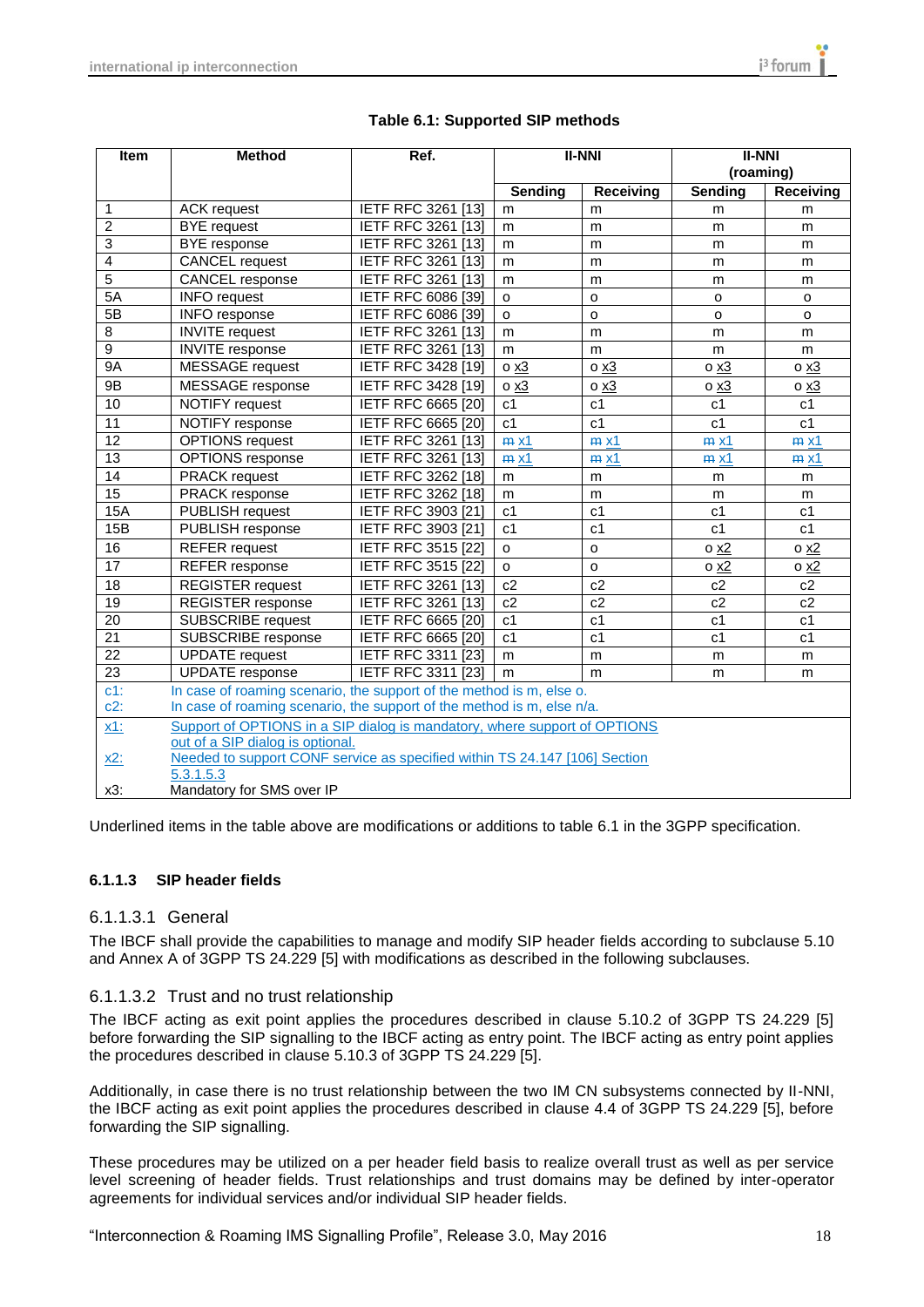The management of the SIP header fields (if present) over II-NNI in case of a presence or not of a trust relationship between the two interconnected IM CN subsystems is wrapped up in the following table.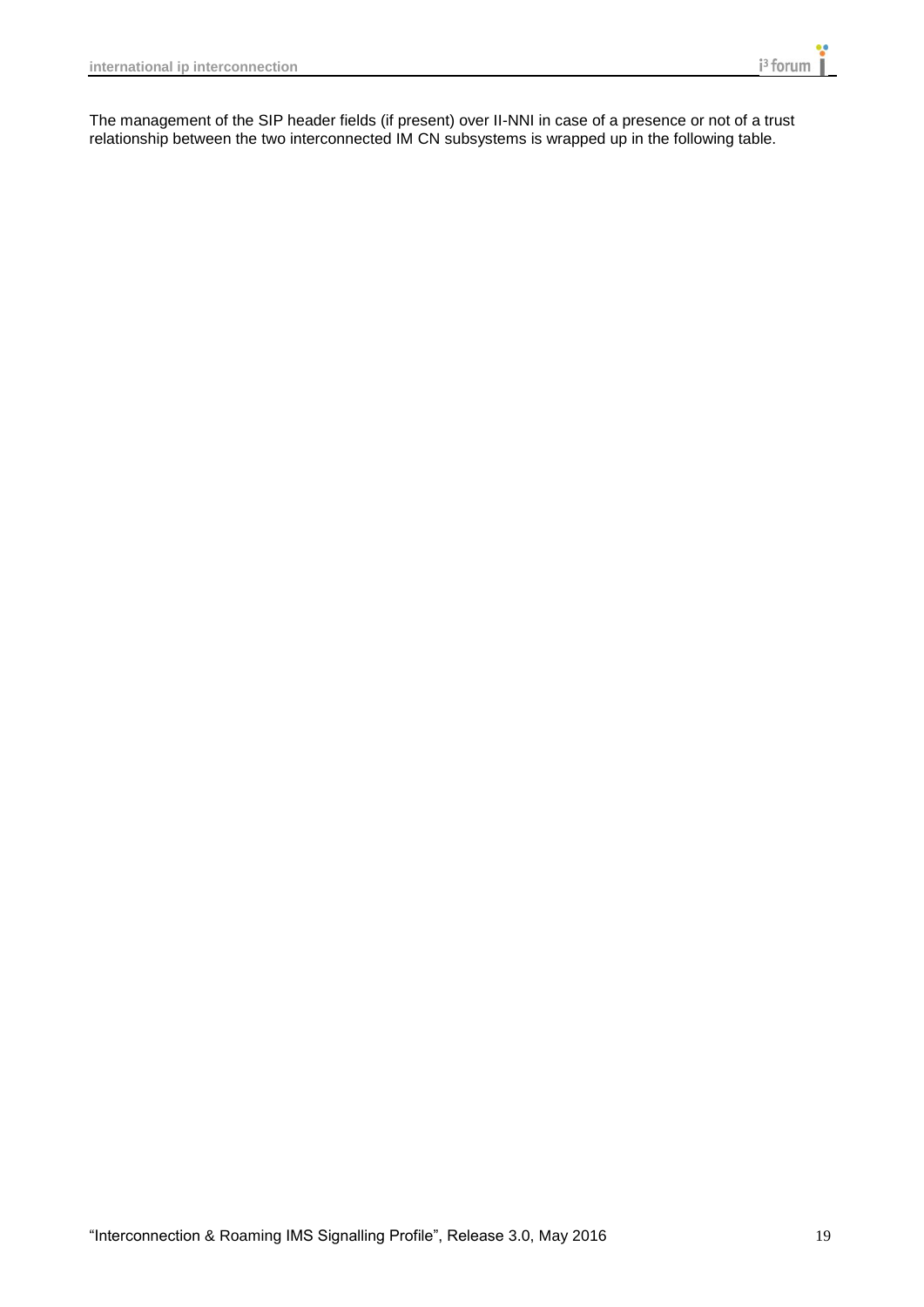$\overline{\phantom{a}}$ 

| Table 6.2: Management of SIP header fields and parameters over II-NNI in presence or not of a trust<br>relationship |                              |           |                           |                        |  |
|---------------------------------------------------------------------------------------------------------------------|------------------------------|-----------|---------------------------|------------------------|--|
| <b>Item</b>                                                                                                         | Header field or<br>parameter | Reference | <b>Trust relationship</b> | Not trust relationship |  |
|                                                                                                                     |                              |           |                           |                        |  |

|                                                                                                                                                                                                                                                                                                                                                                          | parameter                                                           |                                 |                                                                                                                    |                                                                                       |  |
|--------------------------------------------------------------------------------------------------------------------------------------------------------------------------------------------------------------------------------------------------------------------------------------------------------------------------------------------------------------------------|---------------------------------------------------------------------|---------------------------------|--------------------------------------------------------------------------------------------------------------------|---------------------------------------------------------------------------------------|--|
| $\mathbf{1}$                                                                                                                                                                                                                                                                                                                                                             | P-Asserted-Identity                                                 | IETF RFC 3325 [44]              | As specified in TS 24.229 [5],<br>clause 4.4                                                                       | As specified in<br>TS 24.229 [5], clause 4.4                                          |  |
| 2                                                                                                                                                                                                                                                                                                                                                                        | P-Access-Network-<br>Info (NOTE 2)                                  | <b>IETF RFC 7315 [24]</b>       | As specified in TS 24.229 [5],<br>clause 4.4                                                                       | As specified in<br>TS 24.229 [5], clause 4.4                                          |  |
| 3                                                                                                                                                                                                                                                                                                                                                                        | Resource-Priority                                                   | <b>IETF RFC 4412 [78]</b>       | As specified in TS 24.229 [5],<br>clause 4.4                                                                       | As specified in<br>TS 24.229 [5], clause 4.4                                          |  |
| $\overline{4}$                                                                                                                                                                                                                                                                                                                                                           | History-Info (NOTE 2)                                               | IETF RFC 7044 [25]              | As specified in TS 24.229 [5],<br>clause 4.4                                                                       | As specified in clause 7 of<br>IETF RFC 7044 [25] and in<br>TS 24.229 [5], clause 4.4 |  |
| 5                                                                                                                                                                                                                                                                                                                                                                        | P-Asserted-Service<br>(NOTE 2)                                      | <b>IETF RFC 6050 [26]</b>       | As specified in TS 24.229 [5],<br>clause 4.4<br>(NOTE 3)                                                           | As specified in<br>TS 24.229 [5], clause 4.4<br>(NOTE 3)                              |  |
| 6                                                                                                                                                                                                                                                                                                                                                                        | P-Charging-Vector                                                   | IETF RFC 7315 [24]              | As specified in TS 24.229 [5],<br>clause 5.10                                                                      | As specified in<br>TS 24.229 [5], clause 5.10                                         |  |
| $\overline{7}$                                                                                                                                                                                                                                                                                                                                                           | P-Charging-Function-<br>Addresses<br>(NOTE 4)                       | IETF RFC 7315 [24]              | As specified in TS 24.229 [5],<br>clause 5.10                                                                      | As specified in<br>TS 24.229 [5], clause 5.10                                         |  |
| 8                                                                                                                                                                                                                                                                                                                                                                        | P-Profile-Key<br>(NOTE 2)                                           | <b>IETF RFC 5002 [64]</b>       | As specified in TS 24.229 [5],<br>clause 4.4                                                                       | As specified<br>in TS 24.229 [5], clause 4.4                                          |  |
| 9                                                                                                                                                                                                                                                                                                                                                                        | P-Private-Network-<br>Indication (NOTE 1)                           | <b>IETF RFC 7316 [84]</b>       | As specified in TS 24.229 [5],<br>clause 4.4                                                                       | As specified in<br>TS 24.229 [5], clause 4.4                                          |  |
| 10                                                                                                                                                                                                                                                                                                                                                                       | P-Served-User<br>(NOTE 1, NOTE 2)                                   | <b>IETF RFC 5502 [85]</b>       | As specified in TS 24.229 [5],<br>clause 4.4                                                                       | As specified in<br>TS 24.229 [5], clause 4.4                                          |  |
| 11                                                                                                                                                                                                                                                                                                                                                                       | Reason (in a<br>response)                                           | <b>IETF RFC 6432 [49]</b>       | As specified in TS 24.229 [5],<br>clause 4.4                                                                       | As specified in<br>TS 24.229 [5], clause 4.4                                          |  |
| 12                                                                                                                                                                                                                                                                                                                                                                       | P-Early-Media                                                       | IETF RFC 5009 [74]              | As specified in TS 24.229 [5],<br>clause 4.4                                                                       | As specified in<br>TS 24.229 [5], clause 4.4                                          |  |
| 13                                                                                                                                                                                                                                                                                                                                                                       | Feature-Caps                                                        | <b>IETF RFC 6809 [14</b><br>31  | As specified in TS 24.229 [5],<br>clause 4.4                                                                       | As specified in<br>TS 24.229 [5], clause 4.4                                          |  |
| 14                                                                                                                                                                                                                                                                                                                                                                       | Priority<br>(HOTE 6)                                                | <b>IETF RFC 7090 [18</b><br>41  | As specified in TS 24.229 [5],<br>clause 4.4                                                                       | As specified in<br>TS 24.229 [5], clause 4.4                                          |  |
| 15                                                                                                                                                                                                                                                                                                                                                                       | "iotl" SIP URI<br>parameter<br>(NOTE 7)                             | IETF RFC 7549 [18<br>8]         | As specified in TS 24.229 [5],<br>clause 4.4                                                                       | As specified in<br>TS 24.229 [5], clause 4.4                                          |  |
| 16                                                                                                                                                                                                                                                                                                                                                                       | "cpc" tel URI<br>parameter<br>$(MOTE-5)$                            | TS 24.229 [5]<br>clause 7.2A.12 | As specified in TS 24.229 [5],<br>clause 4.4                                                                       | As specified in<br>TS 24.229 [5], clause 4.4                                          |  |
| 17                                                                                                                                                                                                                                                                                                                                                                       | "oli" tel URI<br>parameter<br>$(MOTE-5)$                            | TS 24.229 [5]<br>elause 7.2A.12 | As specified in TS 24.229 [5],<br>clause 4.4                                                                       | As specified in<br>TS 24.229 [5], clause 4.4                                          |  |
| 18                                                                                                                                                                                                                                                                                                                                                                       | Restoration-Info<br>(NOTE 2)                                        | TS 24.229 [5]<br>clause 7.2.11  | As specified in TS 24.229 [5],<br>clause 4.4                                                                       | As specified in<br>TS 24.229 [5], clause 4.4                                          |  |
| 19                                                                                                                                                                                                                                                                                                                                                                       | Relayed-Charge<br>(NOTE 4)                                          | TS 24.229 [5]<br>clause 7.2.12  | As specified in TS 24.229 [5],<br>clause 4.4                                                                       | As specified in<br>TS 24.229 [5], clause 4.4                                          |  |
| 20                                                                                                                                                                                                                                                                                                                                                                       | Service-Interact-Info                                               | TS 24.229 [5]<br>clause 7.2.14  | As specified in TS 24.229 [5],<br>clause 4.4                                                                       | As specified in<br>TS 24.229 [5], clause 4.4                                          |  |
| NOTE 1: For a roaming II-NNI, a trust relationship with respect to this header field is required.<br>NOTE 2: This header field is only applicable on a roaming II-NNI, whereas for the interconnect NNI it is left<br>unspecified<br>In addition, value-dependent operator policies may be applied.<br>NOTE 3:<br>NOTE 4: This header field is not applicable at II-NNI. |                                                                     |                                 |                                                                                                                    |                                                                                       |  |
|                                                                                                                                                                                                                                                                                                                                                                          | NOTE 6: Only the "psap-callback" value is part of the trust domain. |                                 | NOTE 5: The tel URI parameters "cpc" and "oli" can be included in the URI in the P-Asserted-Identity header field. |                                                                                       |  |
| NOTE 7: The "iotl" SIP URI parameter can be transported in the Request-URI, Route header field, Path header field,                                                                                                                                                                                                                                                       |                                                                     |                                 |                                                                                                                    |                                                                                       |  |

Service-Route header field, "+g.3gpp.trf" header field parameter, "+g.3gpp.atcf-mgmt-uri" header field parameter and in the "ATU-STI" parameter in the "application/vnd.3gpp.srvcc-info+xml" MIME body.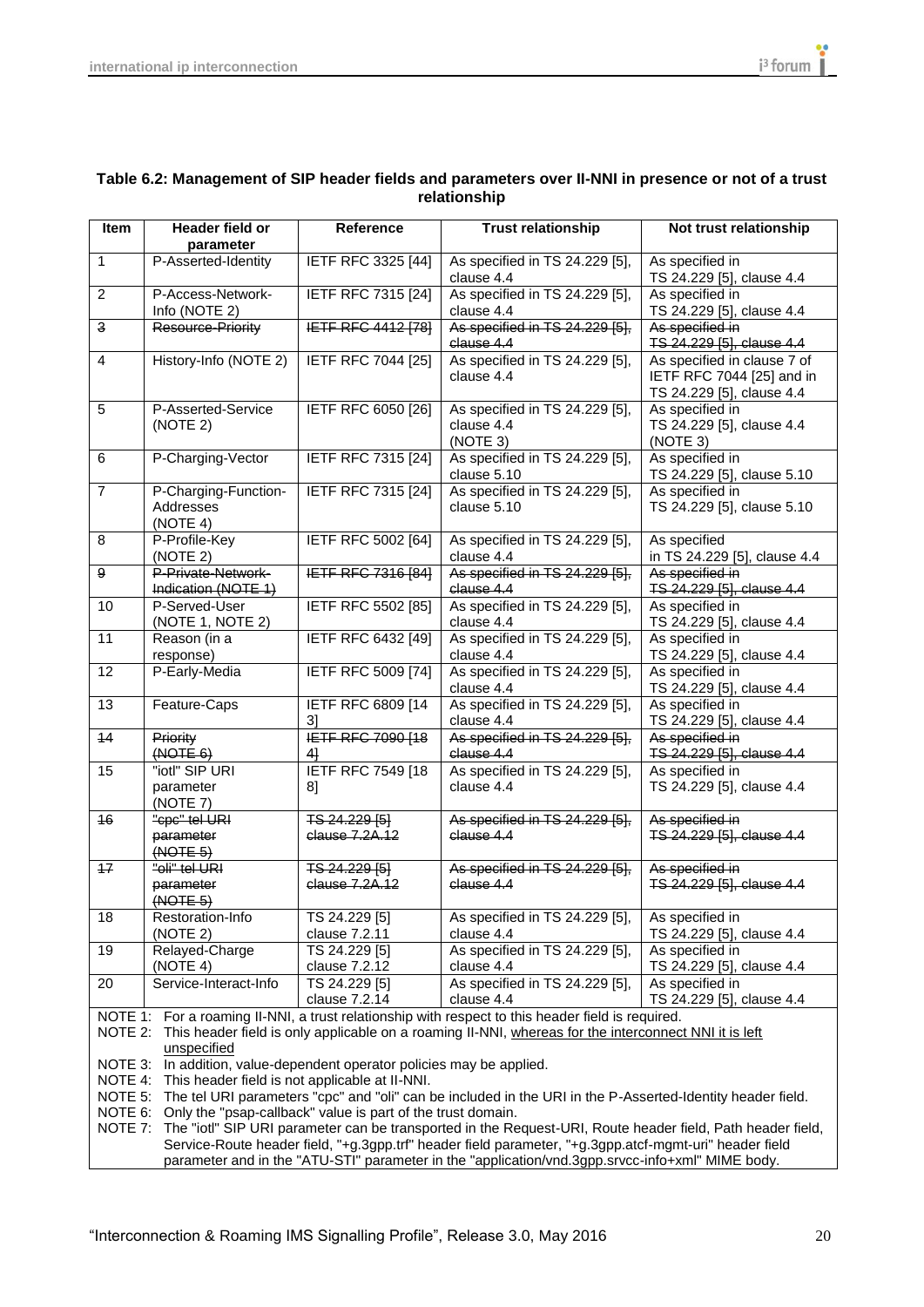Items stroken out in the table above are not in the scope of this I3 Forum Release, and items underlined are modifications or additions.

#### <span id="page-20-0"></span>6.1.1.3.3 Derivation of applicable SIP header fields from 3GPP TS 24.229 [5]

For any method in table 6.1, the SIP header fields applicable on the II-NNI are detailed in the corresponding method tables for the UA role and proxy role sending behavior in Annex A of 3GPP TS 24.229 [5]. Unless other information is specified in the normative part of the present specification, the applicability of header fields at the II-NNI can be derived for each method from the corresponding tables in annex A of 3GPP TS 24.229 [5] as follows:

- All header fields not present in the corresponding tables in Annex A of 3GPP TS 24.229 or marked as "n/a" in both the "RFC status" and "profile status" columns for the UA role and proxy role sending behaviour of that tables are not applicable at the II-NNI.
- NOTE 1: Operators could choose to apply header fields for other SIP extensions on an II-NNI based on bilateral agreements, but this is outside the scope of the present specification.
- All header fields which are marked as "o" in at least one of the "RFC status" or the "profile status" profile columns for the sending behaviour in the corresponding UA role and proxy role tables in annex A of 3GPP TS 24.229 [5] and as "n/a" or "o" in the other such columns are applicable at II-NNI based on bilateral agreement between operators.
- All header fields which are marked as "m" in at least one of the "RFC status" or the "profile status" columns for the sending behaviour in the corresponding UA role or proxy role table in annex A of 3GPP TS 24.229 [5] and as "n/a", "o", or "m" in the other such columns are applicable at the II-NNI.
- If conditions are specified, they are also applicable at the II-NNI and the above rules are applicable to the "n/a", "o" and "m" values within the conditions.
- NOTE 2: In the above rules, the RFC profile columns are taken into account in order to enable interworking with non-3GPP networks,

An informative summary of SIP header fields to be used over the II-NNI is proposed in annex A.

#### <span id="page-20-1"></span>6.1.1.3.4 Applicability of SIP header fields on a roaming II-NNI

The following SIP header fields are applicable on a roaming II-NNI but not on a non-roaming II-NNI:

- Authentication-Info
- **Authorization**
- P-Associated-URI
- P-Called-Party-ID
- P-Preferred-Service
- P-Profile-Key
- P-Served-User
- P-Visited-Network-ID
- Path
- Proxy-Authenticate
- Proxy-Authorization
- Resource-Share
- Restoration-Info
- Service-Route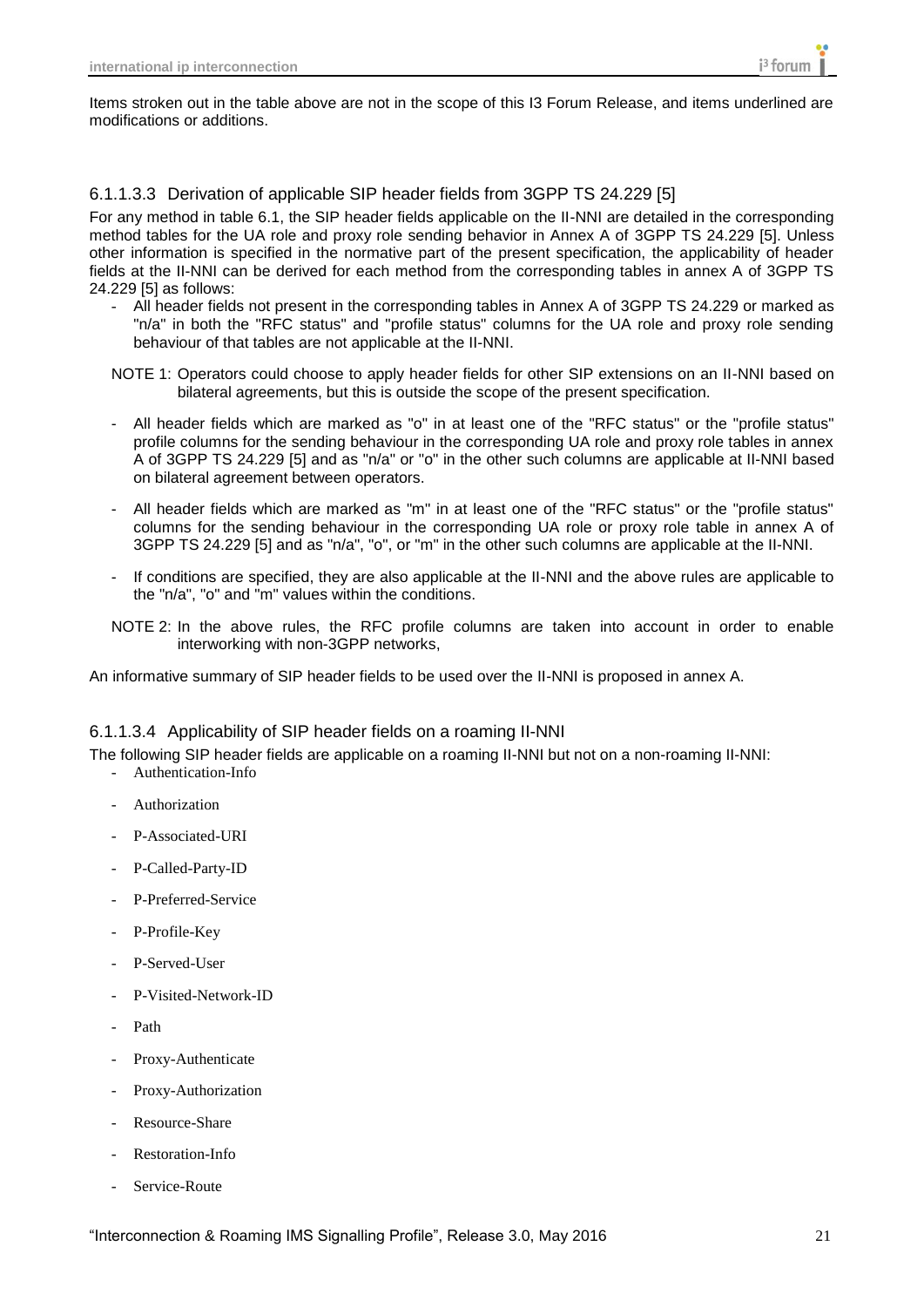- WWW-Authenticate

#### <span id="page-21-0"></span>6.1.1.3.5 Applicability of SIP header fields on a non-roaming II-NNI

The following SIP header fields are only applicable on a non-roaming II-NNI:

- P-Refused-URI-List

#### <span id="page-21-1"></span>**6.1.1.4 Notations of the codes**

Moved to Section 6.1.1.1.

#### <span id="page-21-2"></span>**6.1.1.5 Modes of signalling**

Overlap signalling may be used if agreement exists between operators to use overlap and which method to be used, otherwise enbloc shall be used at the II-NNI.

#### <span id="page-21-3"></span>**6.1.2 SDP protocol**

#### <span id="page-21-4"></span>**6.1.2.1 General**

The functional entity closest to the border of an II-NNI (see reference model in Clause 5) shall provide the capabilities specified for that network element in Annex A.3 of 3GPP TS 24.229 [5].

The SDP bodies shall be encoded as described in IETF RFC 3261 [13] and in IETF RFC 4566 [147]. The offer/answer model with the SDP as defined in IETF RFC 3264 [146] shall be applied.

#### <span id="page-21-5"></span>**6.1.3 Major capabilities**

This subclause contains the major capabilities to be supported over the II-NNI.

The table 6.1.3.1 specifies which capabilities are applicable for II-NNI. The profile status codes within table 6.1.3.1 are defined in table 6.1.3.2. For the "Basic SIP" capabilities part of table 6.1.3.1, the last column "Profile status over II-NNI" specifies the general status of applicability of the IETF RFC 3261 [13] main mechanisms described in the  $2^{nd}$  column "Capability over the Ici".

For the "Extensions to basic SIP" capabilities part, the last column "Profile status over II-NNI" specifies the general status of applicability of the RFC referenced in the  $2^{nd}$  column "Capability over the Ici". If necessary, the applicability of RFCs at the II-NNI level is further detailed in the present Technical Specification.

The columns "Reference item in 3GPP TS 24.229 [5] for the profile status" provide informative references for comparison purposes into the UA and Proxy role major capabilities tables in 3GPP TS 24.229 [5], where the capabilities are defined via additional references.

**Table 6.1.3.1: Major capabilities over II-NNI**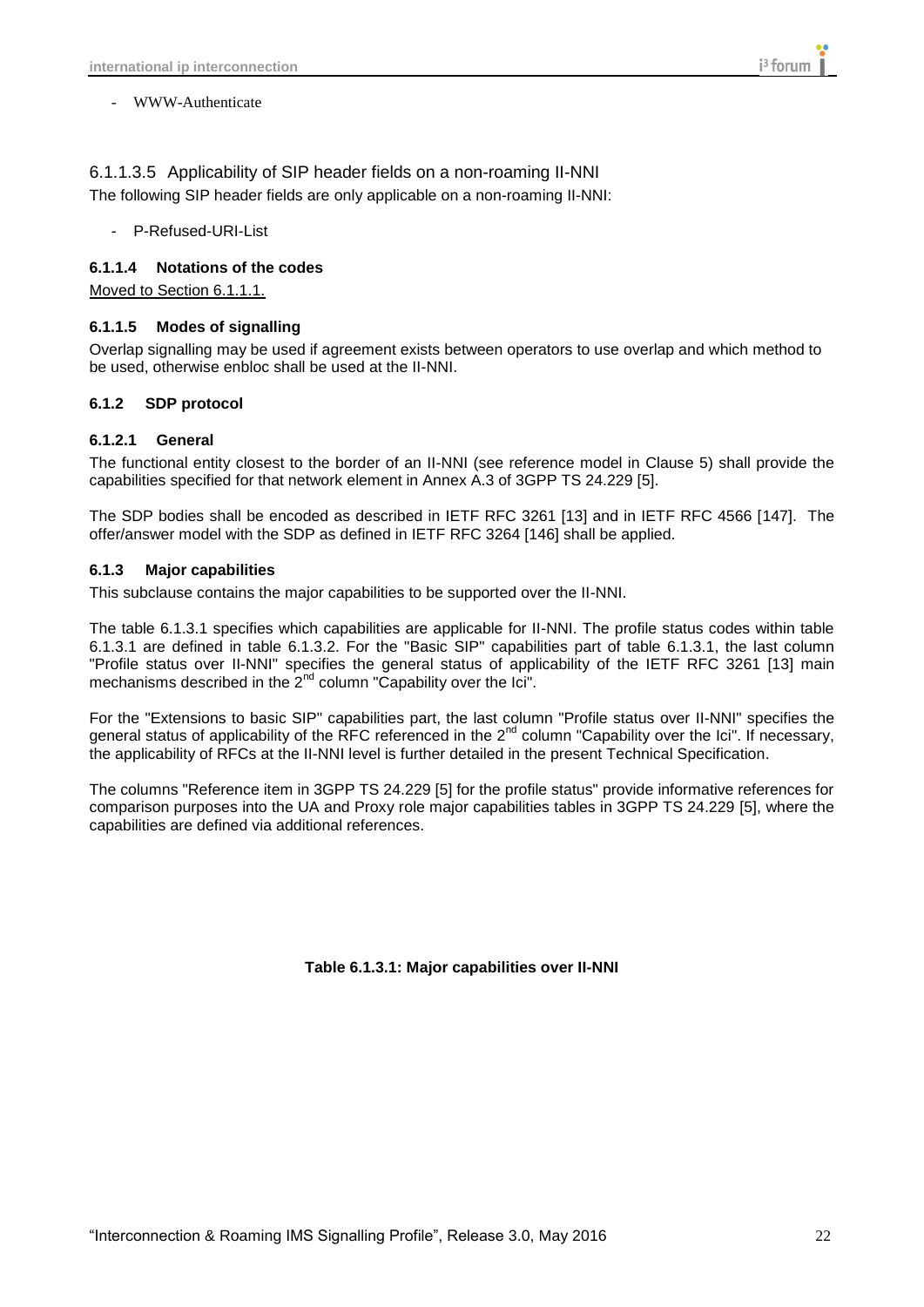| <b>Item</b>             | <b>Capability over the Ici</b>                                                                                                                            | Reference item in<br>TS 24.229 [5] for the<br>profile status |                                                        | <b>Profile</b><br>status over<br><b>II-NNI</b> | <b>Profile</b><br>status over<br><b>II-NNI</b> |
|-------------------------|-----------------------------------------------------------------------------------------------------------------------------------------------------------|--------------------------------------------------------------|--------------------------------------------------------|------------------------------------------------|------------------------------------------------|
|                         |                                                                                                                                                           | <b>UA Role</b><br>(NOTE 1)                                   | Proxy role<br>(NOTE 2)                                 | (non-<br>roaming)                              | (roaming)                                      |
|                         | <b>Basic SIP (IETF RFC 3261 [13])</b>                                                                                                                     |                                                              |                                                        |                                                |                                                |
| 1                       | registrations                                                                                                                                             | 1, 2, 2A                                                     | $\blacksquare$                                         | c2n/a                                          | $62 \text{ m}$                                 |
| $\overline{2}$          | initiating a session                                                                                                                                      | 2B, 3, 4                                                     | $\blacksquare$                                         | m                                              | m                                              |
| 3                       | terminating a session                                                                                                                                     | 5                                                            | 3                                                      | m                                              | m                                              |
| $\overline{\mathbf{4}}$ | General proxy behaviour                                                                                                                                   | $\overline{\phantom{a}}$                                     | $\overline{4}$ , 5, 14, 15                             | n/a                                            | n/a                                            |
| $\overline{5}$          | Managing several responses due to forking                                                                                                                 | 9,10                                                         | 6                                                      | m                                              | m                                              |
| 6                       | support of indication of TLS connections in the Record-Route<br>header                                                                                    |                                                              | 7, 8                                                   | n/a                                            | n/a                                            |
| $\overline{7}$          | Support of authentication                                                                                                                                 | 7, 8, 8A                                                     | 8A                                                     | c2n/a                                          | $62 \text{ m}$                                 |
| 8                       | Timestamped requests (Timestamp header field)                                                                                                             | 6                                                            | $\mathbf{r}$                                           | m                                              | m                                              |
| 9                       | Presence of date in requests and responses (Date header<br>field)                                                                                         | $\overline{11}$                                              | 9                                                      | $\underline{m}$ o                              | $\underline{m}$ o                              |
| 10                      | Presence of alerting information data (Alert-info header field)                                                                                           | 12                                                           | 10                                                     | $\circ$                                        | $\circ$                                        |
| 11                      | Support and handling of the Require header field for<br>REGISTER and other requests or responses for methods<br>other than REGISTER                       | $\blacksquare$                                               | 11, 12, 13                                             | m                                              | m                                              |
| 12                      | Support and reading of the Supported and Unsupported<br>header fields                                                                                     | $\blacksquare$                                               | 16, 17, 18                                             | m                                              | m                                              |
| 13                      | Support of the Error-Info header field in 3xx - 6xx responses                                                                                             | $\blacksquare$                                               | 19                                                     | $\Omega$                                       | $\circ$                                        |
| 14                      | Support and handling of the Organization header field                                                                                                     | $\overline{\phantom{a}}$                                     | 19A, 19B                                               | m                                              | m                                              |
| 15                      | Support and handling of the Call-Info header field                                                                                                        | $\blacksquare$                                               | 19C, 19D                                               | m                                              | m                                              |
| 16                      | Support of the Contact header field in 3xx response                                                                                                       | $\blacksquare$                                               | 19E                                                    | m                                              | m                                              |
| 16A                     | Proxy reading the contents of a body or including a body in a                                                                                             | $\sim$                                                       | 19F                                                    | n/a                                            | n/a                                            |
|                         | request or response                                                                                                                                       |                                                              |                                                        |                                                |                                                |
|                         | <b>Extensions to basic SIP</b>                                                                                                                            |                                                              |                                                        |                                                |                                                |
| 16B                     | TS 24.237 [131]: proxy modifying the content of a body                                                                                                    | $\blacksquare$                                               | 19G                                                    | n/a                                            | n/a                                            |
| 17                      | IETF RFC 6086 [39]: SIP INFO method and package<br>framework                                                                                              | 13                                                           | 20                                                     | $\Omega$                                       | $\circ$                                        |
| 17A                     | IETF RFC 6086 [39]: legacy INFO usage                                                                                                                     | 13A                                                          | 20A                                                    | $\mathsf{o}$                                   | $\mathsf{o}$                                   |
| 18                      | IETF RFC 3262 [18]: reliability of provisional responses in<br>SIP (PRACK method)                                                                         | 14                                                           | 21                                                     | m                                              | m                                              |
| 19                      | IETF RFC 3515 [22]: the SIP REFER method                                                                                                                  | 15                                                           | 22                                                     | $\circ$                                        | о<br>NOTE i3F-1                                |
| 19A                     | draft-ietf-sipcore-refer-clarifications [194]: Clarifications for<br>the use of REFER with RFC6665                                                        | 15A                                                          | 22A                                                    | n/a                                            | n/a                                            |
| 19B                     | draft-ietf-sipcore-refer-explicit-subscription [195]: Explicit<br>Subscriptions for the REFER Method                                                      | 15B                                                          | 22B                                                    | $\Omega$                                       | $\circ$                                        |
| 20                      | IETF RFC 3312 [40] and IETF RFC 4032 [41]: integration of<br>2C, 16<br>resource management and SIP (Preconditions framework)                              |                                                              | 23                                                     | $\circ$                                        | $\circ$                                        |
| 21                      | IETF RFC 3311 [23]: the SIP UPDATE method                                                                                                                 | 17                                                           | 24                                                     | m                                              | m                                              |
| 22                      | IETF RFC 3313 [42]: SIP extensions for media authorization<br>(P-Media-Authorization header field)                                                        | 19                                                           | $\overline{26}$                                        | h/a                                            | h/a                                            |
| 23                      | IETF RFC 6665 [20]: SIP specific event notification<br>(SUBSCRIBE/NOTIFY methods)                                                                         | 20, 22, 23                                                   | 27                                                     | c <sub>1</sub>                                 | c1                                             |
| 23A                     | draft-roach-sipcore-6665-clarifications [196]: A clarifications<br>on the use of Globally Routable User Agent URIs (GRUUs)                                | 22A                                                          | 28                                                     | n/a                                            | n/a                                            |
|                         | in the Session Initiation Protocol (SIP) Event Notification<br><b>Framework</b>                                                                           |                                                              |                                                        |                                                |                                                |
| 24                      | IETF RFC 3327 [43]: session initiation protocol extension<br>header field for registering non-adjacent contacts (Path<br>header field)                    | 24                                                           | 29                                                     | $e2$ n/a                                       | $e2$ m                                         |
| 25                      | IETF RFC 3325 [44]: private extensions to the Session<br>Initiation Protocol (SIP) for network asserted identity within                                   | 25                                                           | 30                                                     | c4                                             | c4                                             |
|                         | trusted networks                                                                                                                                          |                                                              |                                                        |                                                |                                                |
| 26                      | IETF RFC 3325 [44]: the P-Preferred-Identity header field<br>extension                                                                                    | $\overline{\phantom{a}}$                                     | $\overline{\phantom{a}}$                               | n/a                                            | n/a                                            |
| 27                      | IETF RFC 3325 [44]: the P-Asserted-Identity header field<br>extension                                                                                     |                                                              |                                                        | c4                                             | c4                                             |
| 28                      | IETF RFC 3323 [34], IETF RFC 3325 [44] and<br>IETF RFC 7044 [25]: a privacy mechanism for the Session<br>Initiation Protocol (SIP) (Privacy header field) | 26, 26A,<br>26B, 26C,<br>26D, 26E,<br>26F, 26G,<br>26H       | 31, 31A,<br>31B, 31C,<br>31D, 31E,<br>31F, 31G,<br>31H | m                                              | m                                              |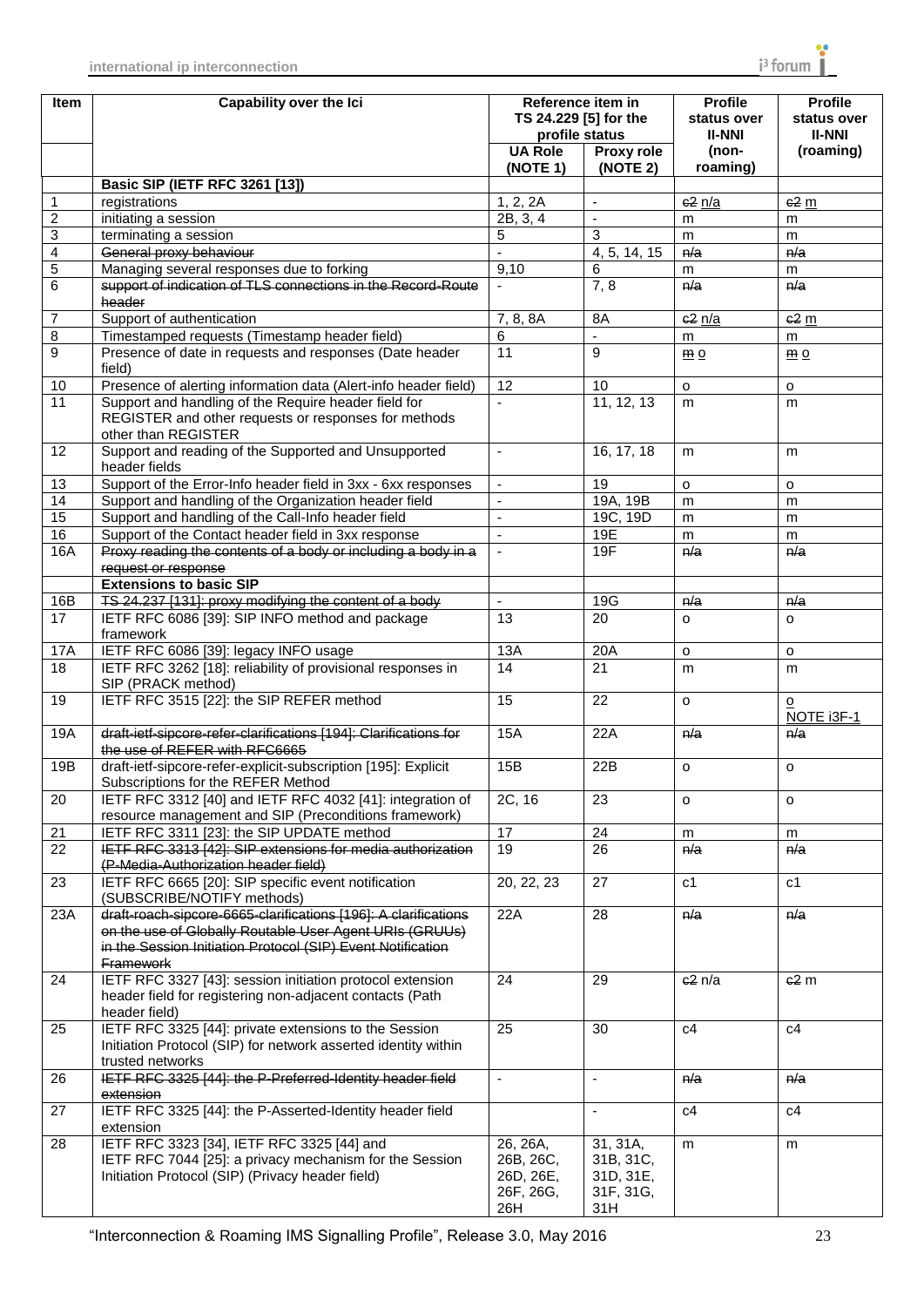| $\overline{29}$ | IETF RFC 3428 [19]: a messaging mechanism for the<br>Session Initiation Protocol (SIP) (MESSAGE method) | 27              | 33              | e <sub>m</sub><br>NOTE i3F-2 | $\theta$ m<br>NOTE i3F-2 |
|-----------------|---------------------------------------------------------------------------------------------------------|-----------------|-----------------|------------------------------|--------------------------|
| 30              | IETF RFC 3608 [45]: session initiation protocol extension                                               | 28              | $\overline{32}$ |                              |                          |
|                 |                                                                                                         |                 |                 | $c2$ n/a                     | 62 <sub>m</sub>          |
|                 | header field for service route discovery during registration                                            |                 |                 |                              |                          |
|                 | (Service-Route header field)                                                                            |                 |                 |                              |                          |
| 31              | IETF RFC 3486 [46]: compressing the session initiation                                                  | 29              | 34              | n/a                          | n/a                      |
|                 | protocol                                                                                                |                 |                 |                              |                          |
| 32              | IETF RFC 7315 [24]: private header extensions to the                                                    | $\overline{30}$ | $\overline{35}$ | $\circ$                      | $\theta$ m               |
|                 | session initiation protocol for the 3 <sup>rd</sup> -Generation Partnership                             |                 |                 |                              |                          |
|                 |                                                                                                         |                 |                 |                              |                          |
|                 | Project (3GPP)                                                                                          |                 |                 |                              |                          |
| 32A             | IETF RFC 3325 [44]: act as first entity within the trust domain                                         | 30A             | 30A             | n/a                          | n/a                      |
|                 | for asserted identity                                                                                   |                 |                 |                              |                          |
| 32B             | IETF RFC 3325 [44]: act as entity within trust network that                                             | 30B             | 30B             | n/a                          | n/a                      |
|                 | can route outside the trust network                                                                     |                 |                 |                              |                          |
| 32C             | IETF RFC 3325 [44]: act as entity passing on identity                                                   | 30C             | 30C             | n/a                          | n/a                      |
|                 |                                                                                                         |                 |                 |                              |                          |
|                 | transparently independent of trust domain                                                               |                 |                 |                              |                          |
| 33              | IETF RFC 7315 [24]: the P-Associated-URI header field                                                   | 31              | 36              | $e^2$ n/a                    | $-62$ m                  |
|                 | extension                                                                                               |                 |                 |                              |                          |
| 34              | IETF RFC 7315 [24]: the P-Called-Party-ID header field                                                  | 32              | 37              | $c2$ $n/a$                   | $62 \text{ m}$           |
|                 | extension                                                                                               |                 |                 |                              |                          |
|                 |                                                                                                         |                 |                 |                              |                          |
| 35              | IETF RFC 7315 [24]: the P-Visited-Network-ID header field                                               | 33              | 38, 39          | $e^2$ n/a                    | $-62$ m                  |
|                 | extension                                                                                               |                 |                 |                              |                          |
| 36              | IETF RFC 7315 [24]: the P-Access-Network-Info header field                                              | 34              | 41, 42, 43      | 64 n/a                       | 640                      |
|                 | extension                                                                                               |                 |                 |                              |                          |
| $\overline{37}$ | IETF RFC 7315 [24]: the P-Charging-Function-Addresses                                                   | $\overline{35}$ | 44, 44A         | n/a                          | n/a                      |
|                 |                                                                                                         |                 |                 |                              |                          |
|                 | header field extension                                                                                  |                 |                 |                              |                          |
| 38              | IETF RFC 7315 [24]: the P-Charging-Vector header field                                                  | 36              | 45, 46          | c1                           | c1                       |
|                 | extension                                                                                               |                 |                 |                              |                          |
| 39              | IETF RFC 3329 [47]: security mechanism agreement for the                                                | 37              | 47              | n/a                          | n/a                      |
|                 | session initiation protocol                                                                             |                 |                 |                              |                          |
| 39A             | TS 24.229 [5] clause 7.2A.7: Capability Exchange for Media                                              | 37A             | 47A             | n/a                          | n/a                      |
|                 |                                                                                                         |                 |                 |                              |                          |
|                 | <b>Plane Security</b>                                                                                   |                 |                 |                              |                          |
| 40              | IETF RFC 3326 [48]: the Reason header field for the session                                             | $\overline{38}$ | $\overline{48}$ | $\Omega$                     | $\circ$                  |
|                 | initiation protocol                                                                                     |                 |                 |                              |                          |
| 41              | IETF RFC 6432 [49]: carrying Q.850 codes in reason header                                               | 38A             | 48A             | c4                           | c4                       |
|                 | fields in SIP (Session Initiation Protocol) responses                                                   |                 |                 |                              |                          |
| 42              |                                                                                                         | 39              | 49              |                              |                          |
|                 | IETF RFC 3581 [50]: an extension to the session initiation                                              |                 |                 | $\circ$                      | $\circ$                  |
|                 | protocol for symmetric response routeing                                                                |                 |                 |                              |                          |
| 43              | IETF RFC 3841 [51]: caller preferences for the session                                                  | 40, 40A,        | 50, 50A,        | m                            | m                        |
|                 | initiation protocol (Accept-Contact, Reject-Contact and                                                 | 40B, 40C,       | 50B, 50C,       |                              |                          |
|                 | Request-Disposition header fields)                                                                      | 40D, 40E,       | 50D, 50E,       |                              |                          |
|                 |                                                                                                         | 40F             | 50F             |                              |                          |
| 44              | IETF RFC 3903 [21]: an event state publication extension to                                             | 41              | 51              | c <sub>1</sub>               | c <sub>1</sub>           |
|                 |                                                                                                         |                 |                 |                              |                          |
|                 | the session initiation protocol (PUBLISH method)                                                        |                 |                 |                              |                          |
| 45              | IETF RFC 4028 [52]: SIP session timer (Session-Expires and                                              | 42              | 52              | m <sub>o</sub>               | m <sub>o</sub>           |
|                 | Min-SE headers)                                                                                         |                 |                 |                              |                          |
| 46              | IETF RFC 3892 [53]: the SIP Referred-By mechanism                                                       | 43              | 53              | m o                          | m <sub>o</sub>           |
|                 |                                                                                                         |                 |                 |                              | NOTE i3F-1               |
|                 |                                                                                                         |                 |                 |                              |                          |
| 47              | IETF RFC 3891 [54]: the Session Initiation Protocol (SIP)                                               | 44              | 54              | o                            | $\circ$                  |
|                 | "Replaces" header                                                                                       |                 |                 |                              | NOTE i3F-1               |
| 48              | IETF RFC 3911 [55]: the Session Initiation Protocol (SIP)                                               | 45              | 55              | $\circ$                      | $\Omega$                 |
|                 | "Join" header                                                                                           |                 |                 |                              | NOTE i3F-1               |
| 49              | IETF RFC 3840 [56]: the callee capabilities                                                             | 46              | 56              | $\mathsf{o}\xspace$          | o                        |
| 50              | IETF RFC 7044 [25]: an extension to the session initiation                                              | 47              | 57              | $\circ$                      |                          |
|                 |                                                                                                         |                 |                 |                              | $\mathsf{o}$             |
|                 | protocol for request history information (History-Info header                                           |                 |                 |                              |                          |
|                 | field)                                                                                                  |                 |                 |                              |                          |
| 50A             | IETF RFC 7044 [25]: the "mp" header field parameter                                                     | 47A             | 57A             | $\mathsf{o}$                 | $\mathsf{o}$             |
| 50B             | IETF RFC 7044 [25]: the "rc" header field parameter                                                     | 47B             | 57B             | $\circ$                      | $\circ$                  |
| 50C             | IETF RFC 7044 [25]: the "np" header field parameter                                                     | 47C             | 57C             | $\mathsf{o}$                 | $\mathsf{o}$             |
|                 |                                                                                                         |                 |                 |                              |                          |
| 51              | IETF RFC 5079 [57]: Rejecting anonymous requests in the                                                 | 48              | 58              | $\circ$                      | $\Omega$                 |
|                 | session initiation protocol                                                                             |                 |                 |                              |                          |
| 52              | IETF RFC 4458 [58]: session initiation protocol URIs for                                                | 49              | 59              | $\mathsf{o}\xspace$          | $\mathsf{o}\xspace$      |
|                 | applications such as voicemail and interactive voice                                                    |                 |                 |                              |                          |
|                 | response (NOTE 3)                                                                                       |                 |                 |                              |                          |
| 52A             | draft-mohali-dispatch-cause-for-service-number [193]:                                                   | <b>49A</b>      | <b>59A</b>      | $\Theta$                     | $\boldsymbol{\Theta}$    |
|                 |                                                                                                         |                 |                 |                              |                          |
|                 | Session Initiation Protocol (SIP) Cause URI parameter for                                               |                 |                 |                              |                          |
|                 | Service Number translation                                                                              |                 |                 |                              |                          |
| 53              | IETF RFC 4320 [59]: Session Initiation Protocol's (SIP) non-                                            | 50              | 61              | m                            | m                        |

"Interconnection & Roaming IMS Signalling Profile", Release 3.0, May 2016 24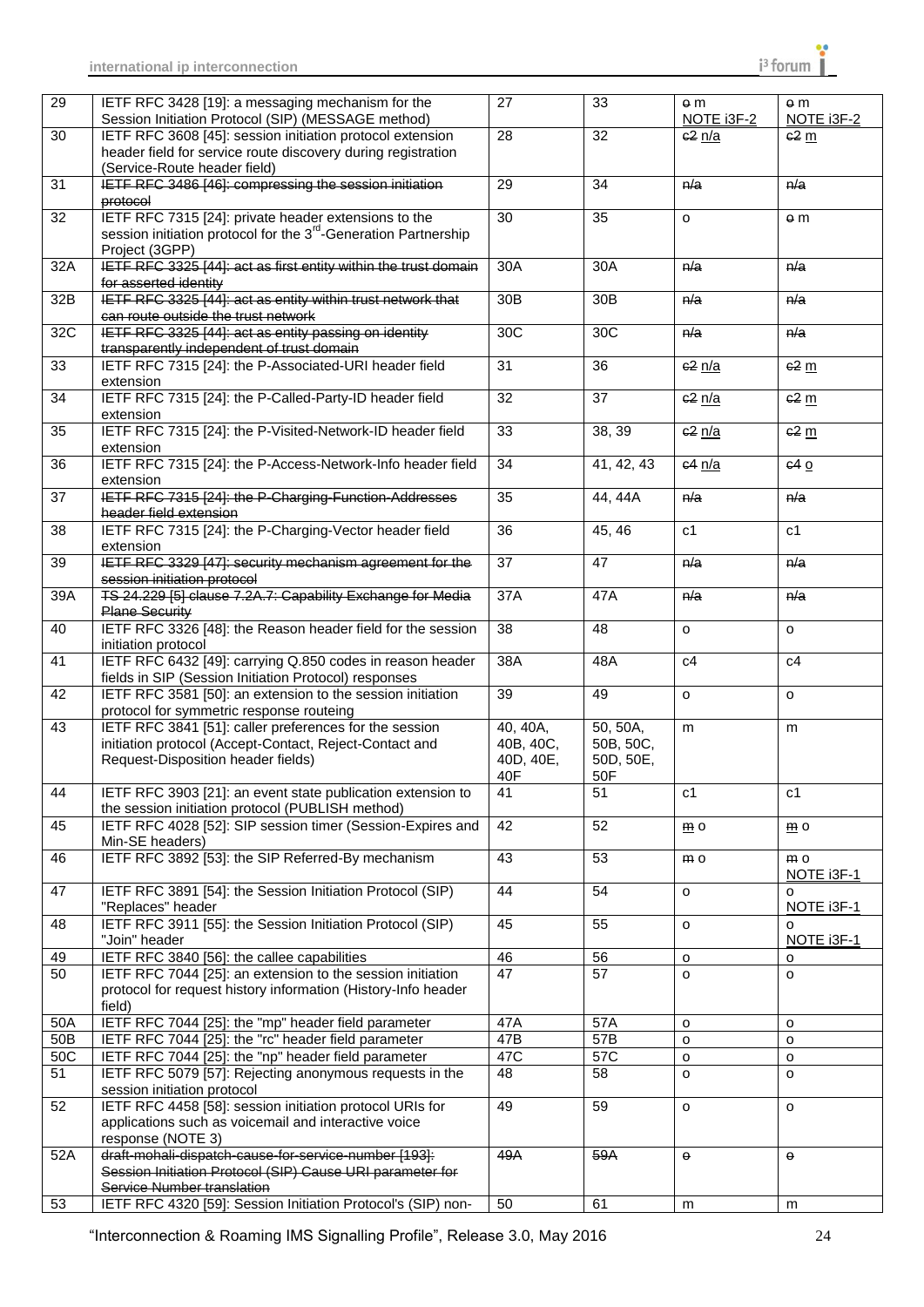|                 | <b>INVITE</b> transactions                                                                                                                               |                 |                             |                      |                      |
|-----------------|----------------------------------------------------------------------------------------------------------------------------------------------------------|-----------------|-----------------------------|----------------------|----------------------|
| 54              | IETF RFC 4457 [60]: the P-User-Database private header<br>field extension                                                                                | 51              | 60                          | n/a                  | n/a                  |
| 55              | IETF RFC 5031 [61]: A Uniform Resource Name (URN) for<br>Emergency and Other Well-Known Services                                                         | 52              | 62                          | n/a                  | n/a                  |
| 56              | IETF RFC 5627 [62]: obtaining and using GRUUs in the<br>Session Initiation Protocol (SIP)                                                                | 53              | 63                          | c <sub>1</sub>       | 64 m                 |
| 57              | Void                                                                                                                                                     |                 |                             |                      |                      |
| 58              | IETF RFC 4168 [27]: the Stream Control Transmission                                                                                                      | 55              | 65                          | $\circ$              | $\circ$              |
|                 | Protocol (SCTP) as a Transport for the Session Initiation<br>Protocol (SIP)                                                                              |                 |                             |                      |                      |
| 59              | IETF RFC 5002 [64]: the SIP P-Profile-Key private header<br>field extension                                                                              | 56              | 66, 66A,<br>66B             | c3                   | 630                  |
| 60              | IETF RFC 5626 [65]: managing client initiated connections in<br><b>SIP</b>                                                                               | 57              | 67                          | $64$                 | $e4 \text{ m}$       |
| 61              | IETF RFC 5768 [66]: indicating support for interactive<br>connectivity establishment in SIP                                                              | 58              | 68                          | n/a                  | n/a                  |
| 62              | IETF RFC 5365 [67]: multiple-recipient MESSAGE requests<br>in the session initiation protocol                                                            | 59              | 69                          | o if 29, else<br>n/a | o if 29, else<br>n/a |
| 63              | IETF RFC 6442 [68]: Location conveyance for the Session<br>Initiation Protocol                                                                           | 60              | 70, 70A,<br>70 <sub>B</sub> | m <sub>o</sub>       | m o                  |
| 64              | IETF RFC 5368 [69]: referring to multiple resources in the<br>session initiation protocol                                                                | 61              | $\overline{71}$             | o if 19, else<br>n/a | o if 19, else<br>n/a |
| 65              | IETF RFC 5366 [70]: conference establishment using<br>request-contained lists in the session initiation protocol                                         | 62              | 72                          | $\circ$              | $\circ$              |
| 66              | IETF RFC 5367 [71]: subscriptions to request-contained<br>resource lists in the session initiation protocol                                              | 63              | 73                          | o if 23, else<br>n/a | o if 23, else<br>n/a |
| 67              | IETF RFC 4967 [72]: dialstring parameter for the session<br>initiation protocol uniform resource identifier                                              | 64              | 74                          | c2n/a                | $62 \text{ m}$       |
| 68              | IETF RFC 4964 [73]: the P-Answer-State header extension<br>to the session initiation protocol for the open mobile alliance<br>push to talk over cellular | 65              | 75                          | $\pmb{\Theta}$       | $\Theta$             |
| 69              | IETF RFC 5009 [74]: the SIP P-Early-Media private header<br>field extension for authorization of early media                                             | 66              | 76                          | c4                   | c4                   |
| 70              | IETF RFC 4694 [75]: number portability parameters for the<br>'tel' URI                                                                                   | 67, 67A,<br>67B | 77, 77A,<br>77B             | o                    | $\circ$              |
| 71              | Void                                                                                                                                                     |                 |                             |                      |                      |
| $\overline{72}$ | IETF RFC 4411 [77]: extending the session initiation protocol<br>Reason header for preemption events                                                     | 69              | 79                          | $\mathbf \Theta$     | $\Theta$             |
| $\overline{73}$ | IETF RFC 4412 [78]: communications resource priority for                                                                                                 | 70, 70A,        | 80, 80A,                    | $\Theta$             | $\Theta$             |
|                 | the session initiation protocol (Resource-Priority header field)                                                                                         | 70B             | 80B                         |                      |                      |
| 74              | IETF RFC 5393 [79]: addressing an amplification<br>vulnerability in session initiation protocol forking proxies                                          | $\overline{71}$ | 81                          | m                    | m                    |
| 75              | IETF RFC 5049 [80]: the remote application identification of<br>applying signalling compression to SIP                                                   | 72              | 82                          | n/a                  | n/a                  |
| $\overline{76}$ | IETF RFC 5688 [81]: a session initiation protocol media<br>feature tag for MIME application sub-types                                                    | $\overline{73}$ | 83                          | 610                  | 64 m                 |
| 77              | IETF RFC 6050 [26]: Identification of communication<br>services in the session initiation protocol                                                       | $\overline{74}$ | 84, 84A                     | $\Theta$             | $\circ$              |
| 78              | IETF RFC 5360 [82]: a framework for consent-based<br>communications in SIP                                                                               | 75, 75A,<br>75B | 85                          | $\Theta$             | $\Theta$             |
| 79              | IETF RFC 7433 [83]: a mechanism for transporting user-to-<br>user call control information in SIP                                                        | 76              | 86                          | 610                  | 64 m                 |
| 79A             | IETF RFC 7434 [83A]: interworking ISDN call control user<br>information with SIP                                                                         | 76A             | $\omega$                    | e10                  | $e4 \text{ m}$       |
| 80              | IETF RFC 7316 [84]: The SIP P-Private-Network-Indication<br>private header (P-Header)                                                                    | 77              | 87                          | c <sub>1</sub>       | $64$                 |
| 81              | IETF RFC 5502 [85]: the SIP P-Served-User private header                                                                                                 | $\overline{78}$ | 88                          | e2n/a                | $e^2$ m              |
| 82              | Void                                                                                                                                                     |                 |                             |                      |                      |
| 83              | draft-dawes-sipping-debug-04 [87]: the P-Debug-ID header<br>extension                                                                                    | 80              | 90                          | $\Theta$             | $\Theta$             |
| 84              | IETF RFC 6228 [88]: the 199 (Early Dialog Terminated)<br>response code                                                                                   | 81              | 91                          | m                    | m                    |
| 85              | IETF RFC 5621 [89]: message body handling in SIP                                                                                                         | 82              | 92                          | m                    | m                    |
| 86              | IETF RFC 6223 [90]: indication of support for keep-alive                                                                                                 | 83              | 93                          | $\Theta$             | θ.                   |
| 87              | IETF RFC 5552 [91]: SIP Interface to VoiceXML Media<br><b>Services</b>                                                                                   | 84              | 94                          | n/a                  | n/a                  |
| 88              | IETF RFC 3862 [92]: common presence and instant                                                                                                          | 85              | 95                          | o                    | $\mathsf{o}$         |

"Interconnection & Roaming IMS Signalling Profile", Release 3.0, May 2016 25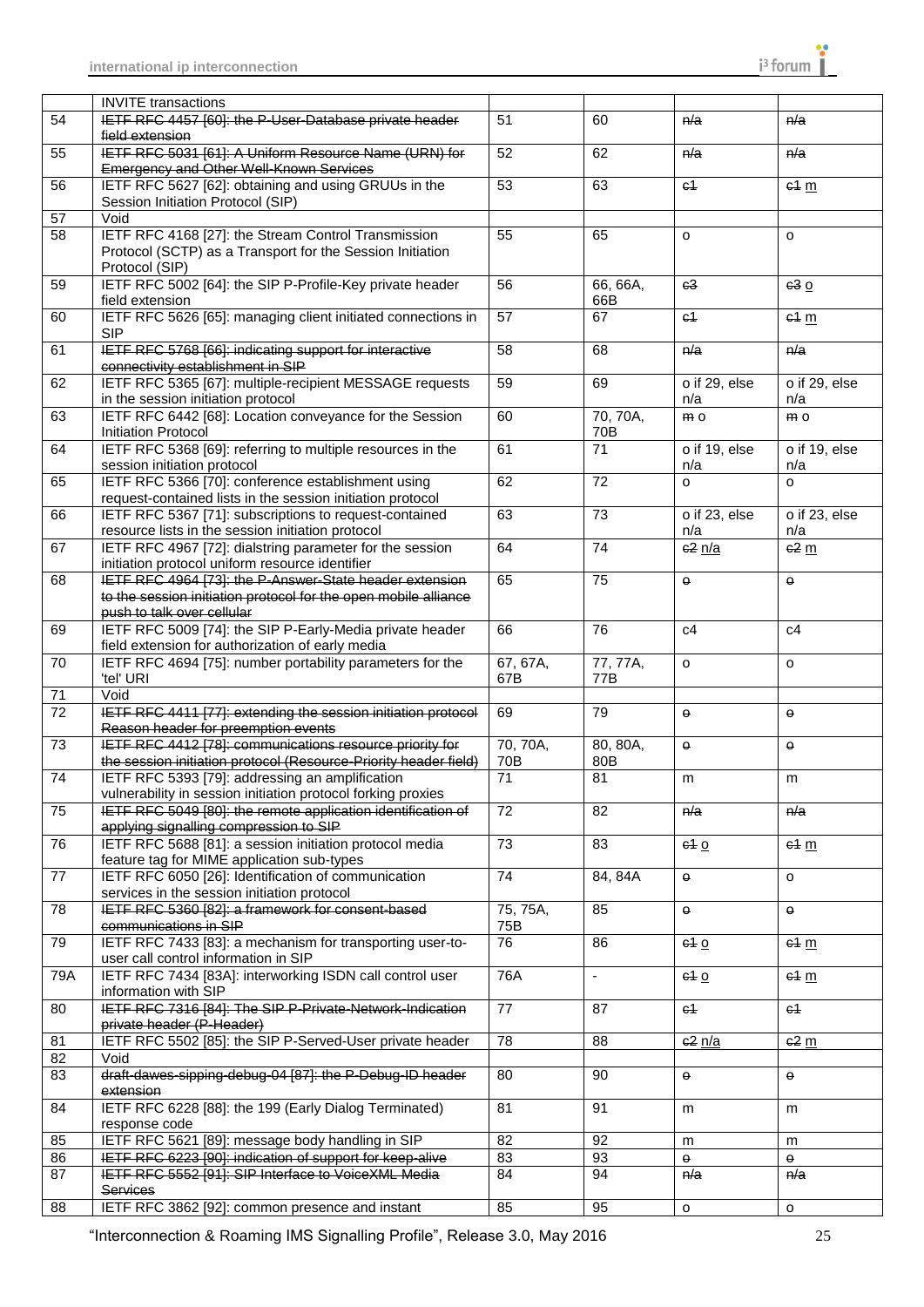

|                 | messaging (CPIM): message format                                                                                                                                                        |                 |         |               |                 |  |  |  |
|-----------------|-----------------------------------------------------------------------------------------------------------------------------------------------------------------------------------------|-----------------|---------|---------------|-----------------|--|--|--|
| 89              | IETF RFC 5438 [93]: instant message disposition notification                                                                                                                            | 86              | 96      | $\circ$       |                 |  |  |  |
| 90              | IETF RFC 5373 [94]: requesting answering modes for SIP                                                                                                                                  | 87              | 97, 97A | $\theta$      | o<br>$\theta$   |  |  |  |
|                 |                                                                                                                                                                                         |                 |         |               |                 |  |  |  |
|                 | (Answer-Mode and Priv-Answer-Mode header fields)<br>Void                                                                                                                                |                 |         |               |                 |  |  |  |
| 91              |                                                                                                                                                                                         |                 |         |               |                 |  |  |  |
| 92              | IETF RFC 3959 [96]: the early session disposition type for                                                                                                                              | 89              | 99      | $\Theta$      | o               |  |  |  |
|                 | <b>SIP</b>                                                                                                                                                                              |                 |         |               |                 |  |  |  |
| 93              | Void                                                                                                                                                                                    |                 |         |               |                 |  |  |  |
| 94              | draft-ietf-insipid-session-id [124]: End-to-End Session                                                                                                                                 | 91              | 101     | $\Theta$      | $\circ$         |  |  |  |
|                 | Identification in IP-Based Multimedia Communication                                                                                                                                     |                 |         |               |                 |  |  |  |
|                 | <b>Networks</b>                                                                                                                                                                         |                 |         |               |                 |  |  |  |
| 95              | IETF RFC 6026 [125]: correct transaction handling for 200<br>92<br>102<br>m<br>m                                                                                                        |                 |         |               |                 |  |  |  |
|                 | responses to Session Initiation Protocol INVITE requests                                                                                                                                |                 |         |               |                 |  |  |  |
| 96              | IETF RFC 5658 [126]: addressing Record-Route issues in                                                                                                                                  | 93              | 103     | $\circ$       | o               |  |  |  |
|                 | the Session Initiation Protocol (SIP)                                                                                                                                                   |                 |         |               |                 |  |  |  |
| 97              | IETF RFC 5954 [127]: essential correction for IPv6 ABNF                                                                                                                                 | 94              | 104     | m             | m               |  |  |  |
|                 | and URI comparison in IETF RFC 3261 [13]                                                                                                                                                |                 |         |               |                 |  |  |  |
| 98              | IETF RFC 4488 [135]: suppression of session initiation                                                                                                                                  | 95              | 105     | m if 19, else | m if 19, else   |  |  |  |
|                 | protocol REFER method implicit subscription                                                                                                                                             |                 |         | n/a           | n/a             |  |  |  |
| 99              | IETF RFC 7462 [136]: Alert-Info URNs for the Session                                                                                                                                    | $\overline{96}$ | 106     | $\theta$      | $\circ$         |  |  |  |
|                 | Initiation Protocol                                                                                                                                                                     |                 |         |               |                 |  |  |  |
| 100             | TS 24.229 [5] clause 3.1: multiple registrations                                                                                                                                        | 97              | 107     | c2n/a         | 62 <sub>m</sub> |  |  |  |
| 101             | IETF RFC 5318 [141]: the SIP P-Refused-URI-List private-                                                                                                                                | 98              | 108     | 65            | c5              |  |  |  |
|                 | header                                                                                                                                                                                  |                 |         |               |                 |  |  |  |
| 102             | IETF RFC 4538 [140]: request authorization through dialog                                                                                                                               | 99              | 109     | $\Theta$      | $\circ$         |  |  |  |
|                 | Identification in the session initiation protocol (Target-Dialog                                                                                                                        |                 |         |               |                 |  |  |  |
|                 | header field)                                                                                                                                                                           |                 |         |               |                 |  |  |  |
| 103             | IETF RFC 6809 [143]: Mechanism to indicate support of                                                                                                                                   | 100             | 110     | $\theta$      | $\circ$         |  |  |  |
|                 | features and capabilities in the Session Initiation Protocol                                                                                                                            |                 |         |               |                 |  |  |  |
|                 | (SIP)                                                                                                                                                                                   |                 |         |               |                 |  |  |  |
| 104             | IETF RFC 6140 [160]: registration of bulk number contacts                                                                                                                               | 101             | 111     | e3n/a         | 630             |  |  |  |
| 105             | IETF RFC 6230 [161]: media control channel framework                                                                                                                                    | 102             | 112     | $\mathsf{o}$  | $\circ$         |  |  |  |
| 105A            | TS 24.229 [5] clause 4.14: S-CSCF restoration procedures<br>103<br>113<br>e3n/a                                                                                                         |                 |         |               |                 |  |  |  |
| 10 <sub>6</sub> | IETF RFC 6357 [164]: SIP overload control<br>104<br>114<br>o                                                                                                                            |                 |         |               | o               |  |  |  |
| 107             | IETF RFC 7339 [165]: feedback control                                                                                                                                                   | 104A            | 114A    | $\mathsf{o}$  | $\circ$         |  |  |  |
| 108             | 104B<br>IETF RFC 7200 [167]: distribution of load filters<br>114B<br>$\mathsf{o}$<br>o                                                                                                  |                 |         |               |                 |  |  |  |
| 109             | TS 24.229 [5] clauses 5.1.2A.1.1, 5.1.3.1, 5.1.6.8, and                                                                                                                                 | 105             | 115     | n/a           | n/a             |  |  |  |
|                 | 5.2.10]: Handling of a 380 (Alternative service) response                                                                                                                               |                 |         |               |                 |  |  |  |
| 110             | 107<br>117<br>IETF RFC 7090 [184]: Public Safety Answering Point (PSAP)<br>$\circ$<br>o                                                                                                 |                 |         |               |                 |  |  |  |
|                 | Callback                                                                                                                                                                                |                 |         |               |                 |  |  |  |
| 111             | draft-holmberg-sipcore-received-realm [185]: Via header field                                                                                                                           | 106             | 116     | n/a           | n/a             |  |  |  |
|                 | parameter to indicate received realm                                                                                                                                                    |                 |         |               |                 |  |  |  |
| 112             | IETF RFC 7549 [188]: SIP URI parameter to indicate traffic                                                                                                                              | 108             | 118     | o             | o               |  |  |  |
|                 | leg                                                                                                                                                                                     |                 |         | (NOTE 4)      | (NOTE 4)        |  |  |  |
| 113             | TS 24.229 [5] clause 4.14: PCRF based P-CSCF restoration                                                                                                                                | 109             | 119     | 63 n/a        | 630             |  |  |  |
|                 |                                                                                                                                                                                         |                 |         |               | 630             |  |  |  |
|                 |                                                                                                                                                                                         |                 |         |               |                 |  |  |  |
| 114             | TS 24.229 [5] clause 4.14: HSS based P-CSCF restoration                                                                                                                                 | 110             | 120     | e3n/a         |                 |  |  |  |
| 115             | TS 24.229 [5] clause 7.2.12: the Relayed-Charge header                                                                                                                                  | 111             | 121     | n/a           | n/a             |  |  |  |
|                 | extension                                                                                                                                                                               |                 |         |               |                 |  |  |  |
| 116             | TS 24.229 [5]: resource sharing                                                                                                                                                         | 112             | 122     | e3n/a         | 630             |  |  |  |
|                 | c1: m in case of roaming II-NNI, else o                                                                                                                                                 |                 |         |               |                 |  |  |  |
|                 | c2: m in case of roaming II-NNI, else n/a                                                                                                                                               |                 |         |               |                 |  |  |  |
|                 | c3: o in case of roaming II-NNI, else n/a                                                                                                                                               |                 |         |               |                 |  |  |  |
|                 | c4: m in case of trust relationship between the interconnected networks, else n/a                                                                                                       |                 |         |               |                 |  |  |  |
|                 | c5: o in case of non-roaming II-NNI and loopback traversal scenario, else n/a                                                                                                           |                 |         |               |                 |  |  |  |
|                 | NOTE 1: The item numbering corresponds to the one provided in table A.4 in TS 24.229 [5].                                                                                               |                 |         |               |                 |  |  |  |
|                 | NOTE 2: The item numbering corresponds to the one provided in table A.162 in TS 24.229 [5].                                                                                             |                 |         |               |                 |  |  |  |
|                 | NOTE 3: A common URI namespace is required to apply this feature on the II-NNI.                                                                                                         |                 |         |               |                 |  |  |  |
|                 | NOTE 4: For the roaming II-NNI the support of this major capability is recommended.<br>NOTE i3F-1: Needed to support CONF service as specified within TS 24.147 [106] Section 5.3.1.5.3 |                 |         |               |                 |  |  |  |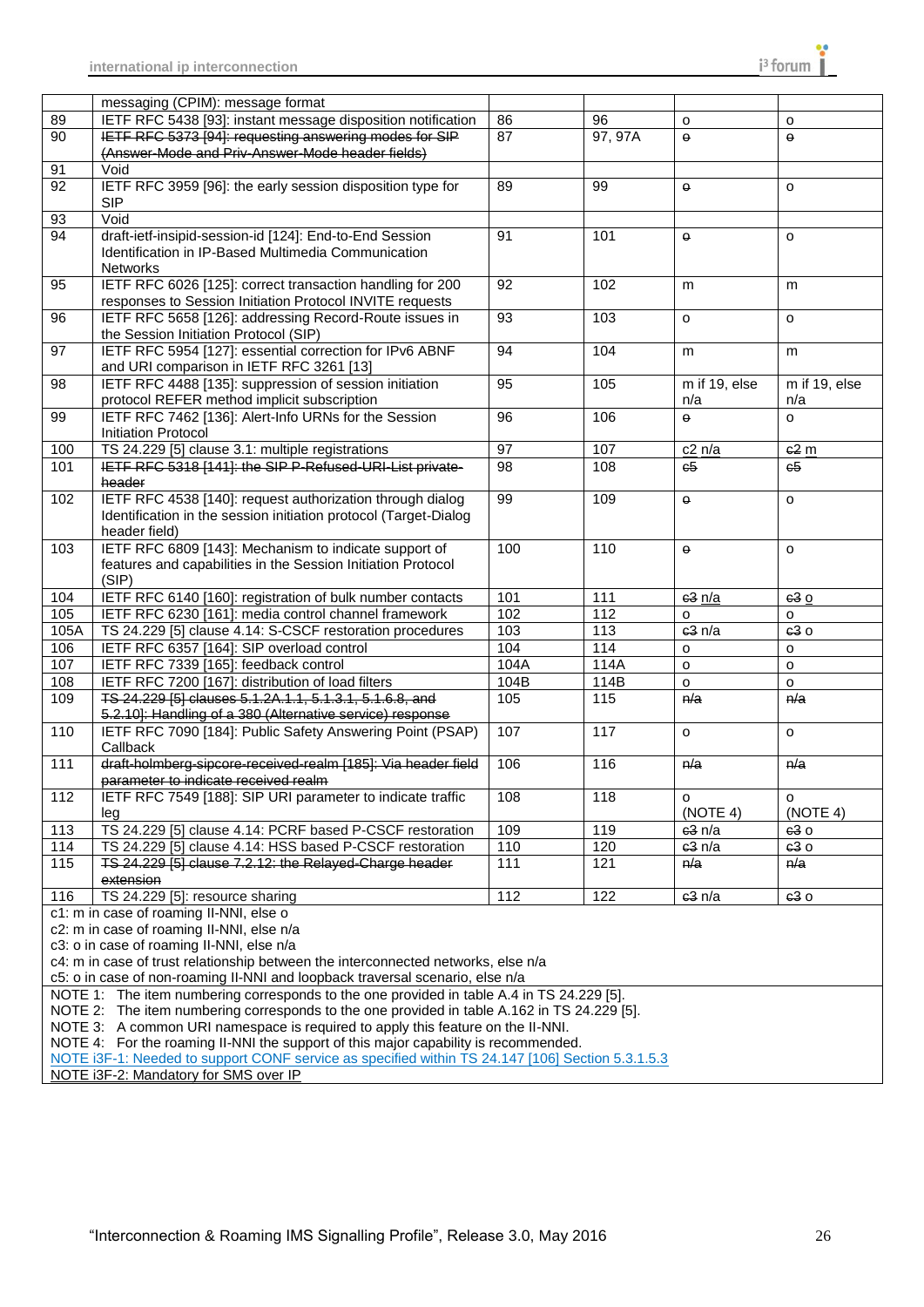| <b>Notation</b>           | <b>Notation name</b> | <b>Explanation</b>                                                                                                                                                                                                                                                                                                                                                                                                                                                                                                                                   |
|---------------------------|----------------------|------------------------------------------------------------------------------------------------------------------------------------------------------------------------------------------------------------------------------------------------------------------------------------------------------------------------------------------------------------------------------------------------------------------------------------------------------------------------------------------------------------------------------------------------------|
| code                      |                      |                                                                                                                                                                                                                                                                                                                                                                                                                                                                                                                                                      |
| м                         | mandatory            | The capability shall be supported at II-NNI.<br>SIP message relating to this capability shall be sent over the II-NNI if received from<br>the serving network, unless they also make use of other unsupported capabilities.<br>SIP headers or other information elements relating to this capability shall be passed<br>over the II-NNI if received from the sending side.<br>This does not imply that network elements inside the serving network or served<br>network or user equipment connected to these networks shall support this capability. |
| $\Omega$                  | optional             | The capability may or may not be supported at II-NNI. The support of the capability is<br>provided based on bilateral agreement between the operators (i.e. Service Provider<br>and/or carriers according to i3Forum terminology).                                                                                                                                                                                                                                                                                                                   |
| n/a                       | not applicable       | It is impossible to use/support the capability at the II-NNI.                                                                                                                                                                                                                                                                                                                                                                                                                                                                                        |
| C.<br><integer></integer> | conditional          | The support of the capability ("m", "o" or "n/a") depends on the support of other<br>optional or conditional items. <integer> is the identifier of the conditional expression.</integer>                                                                                                                                                                                                                                                                                                                                                             |

#### **Table 6.1.3.2: Key to notation codes for major capabilities**

## <span id="page-26-0"></span>**6.2 Control Plane Transport**

#### <span id="page-26-1"></span>**6.2.1 General**

The control plane transport of the II-NNI shall comply with clause 4.2A of 3GPP TS 24.229 [5].Support of SCTP as specified in IETF RFC 4168 [27] is optional for an IBCF connected by II-NNI. Nevertheless this option is favourable if the operators would like to improve reliability over the Ici.

### <span id="page-26-2"></span>**6.3 SIP timers**

Table 6.3.1 shows values of SIP timers that should be supported at II-NNI. It contains the following items:

- the first column, titled "SIP Timer", shows the timer names as defined in IETF RFC 3261 [13] or IETF RFC 6026 [125];
- the second column reflects the timer meaning as defined in IETF RFC 3261 [13];
- the third column reflects the reference to the proper section in the IETF RFC 3261 [13] and in 3GPP TS 24.229 [5] and
- the final column lists the values recommended for the functional entities closest to the border of an II-NNI (see reference model in clause 5).

Table 6.3.1 reports information from 3GPP TS 24.229 [5], table 7.7.1. Values between IM CN subsystem elements shown in the second column in 3GPP TS 24.229 [5], table 7.7.1 are applicable for the II-NNI and are reported in the fourth column of table 6.3.1. If there are any differences between table 6.3.1 and 3GPP TS 24.229 [5], table 7.7.1, the information within 3GPP TS 24.229 [5], table 7.7.1 is applicable.

**Table 6.3.1: SIP timers at II-NNI**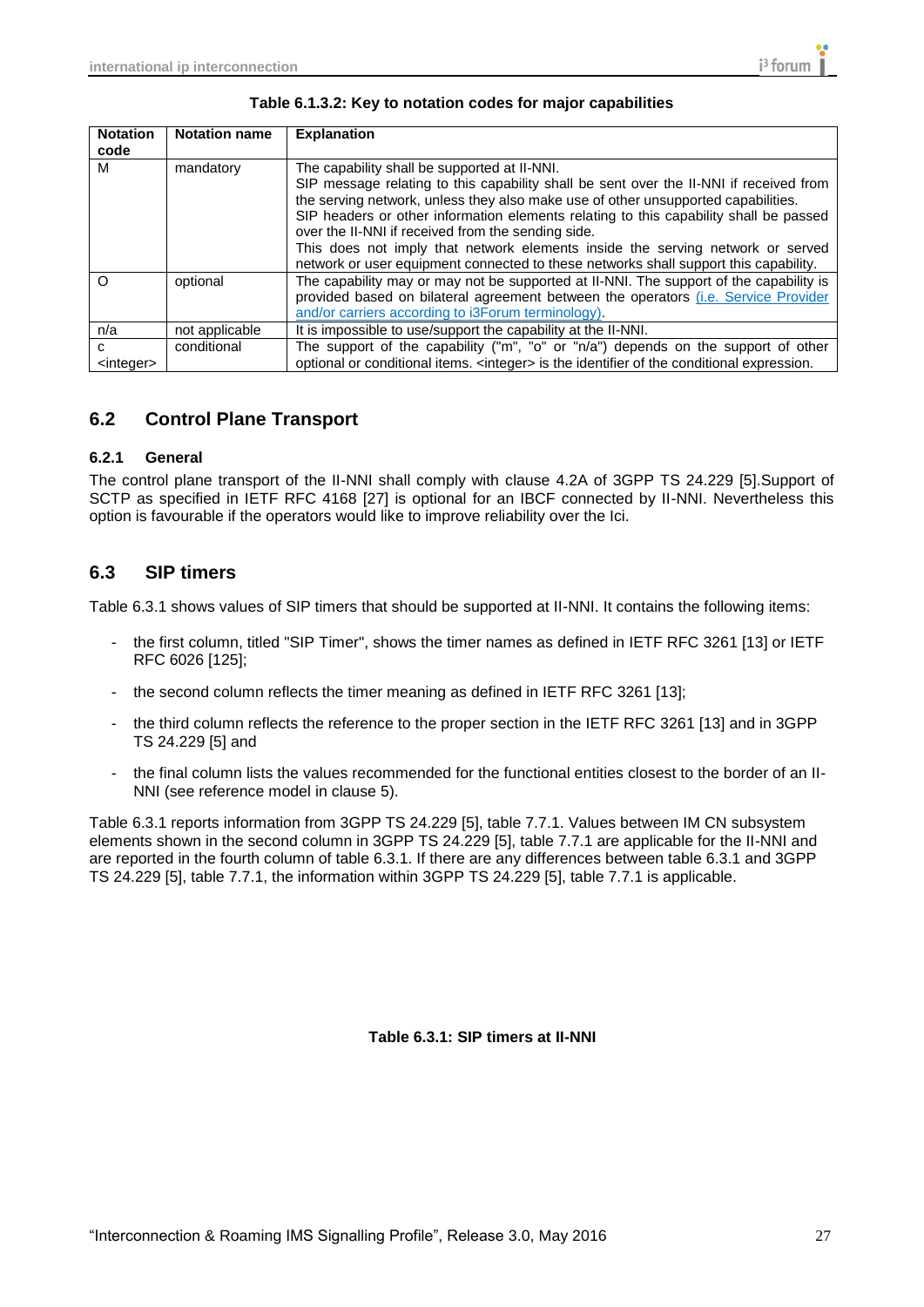| <b>SIP Timer</b> | <b>Meaning</b>                                                                                                                                                                                                                                                                                                                                                                                                      | <b>Reference</b>                        | Recommended<br>values       |  |  |
|------------------|---------------------------------------------------------------------------------------------------------------------------------------------------------------------------------------------------------------------------------------------------------------------------------------------------------------------------------------------------------------------------------------------------------------------|-----------------------------------------|-----------------------------|--|--|
| T1               | <b>RTT</b> estimate                                                                                                                                                                                                                                                                                                                                                                                                 | [13] clause 17.1.1.1<br>[5] table 7.7.1 | 500ms default<br>(see NOTE) |  |  |
| T2               | The maximum retransmit<br>interval for non-INVITE<br>requests and INVITE<br>responses                                                                                                                                                                                                                                                                                                                               | [13] clause 17.1.2.2<br>[5] table 7.7.1 | 4s<br>(see NOTE)            |  |  |
| T4               | Maximum duration a<br>message will remain in the<br>network                                                                                                                                                                                                                                                                                                                                                         | [13] clause 17.1.2.2<br>[5] table 7.7.1 | 5s<br>(see NOTE)            |  |  |
| Timer A          | <b>INVITE</b> request retransmit<br>interval, for UDP only                                                                                                                                                                                                                                                                                                                                                          | [13] clause 17.1.1.2<br>[5] table 7.7.1 | initially T1                |  |  |
| Timer B          | <b>INVITE</b> transaction timeout<br>timer                                                                                                                                                                                                                                                                                                                                                                          | [13] clause 17.1.1.2<br>[5] table 7.7.1 | 64*T1                       |  |  |
| Timer C          | proxy INVITE transaction<br>timeout                                                                                                                                                                                                                                                                                                                                                                                 | [13] clause 16.6<br>[5] table 7.7.1     | > 3min                      |  |  |
| Timer D          | Wait time for response<br>retransmits                                                                                                                                                                                                                                                                                                                                                                               | [13] clause 17.1.1.2<br>[5] table 7.7.1 | > 32s for UDP               |  |  |
|                  |                                                                                                                                                                                                                                                                                                                                                                                                                     | [13] clause 17.1.1.2<br>[5] table 7.7.1 | 0s for TCP/SCTP             |  |  |
| <b>Timer E</b>   | non-INVITE request<br>retransmit interval, UDP only                                                                                                                                                                                                                                                                                                                                                                 | [13] clause 17.1.2.2<br>[5] table 7.7.1 | initially T1                |  |  |
| <b>Timer F</b>   | non-INVITE transaction<br>timeout timer                                                                                                                                                                                                                                                                                                                                                                             | [13] clause 17.1.2.2<br>[5] table 7.7.1 | 64*T1                       |  |  |
| Timer G          | <b>INVITE</b> response retransmit<br>interval                                                                                                                                                                                                                                                                                                                                                                       | [13] clause 17.2.1<br>[5] table 7.7.1   | initially T1                |  |  |
| Timer H          | Wait time for ACK receipt.                                                                                                                                                                                                                                                                                                                                                                                          | [13] clause 17.2.1<br>[5] table 7.7.1   | 64*T1                       |  |  |
| Timer I          | Wait time for ACK retransmits [13] clause 17.2.1                                                                                                                                                                                                                                                                                                                                                                    | [5] table 7.7.1                         | T4 for UDP                  |  |  |
|                  |                                                                                                                                                                                                                                                                                                                                                                                                                     | [13] clause 17.2.1<br>[5] table 7.7.1   | 0s for TCP/SCTP             |  |  |
| Timer J          | Wait time for non-INVITE<br>request retransmits                                                                                                                                                                                                                                                                                                                                                                     | [13] clause 17.2.2<br>[5] table 7.7.1   | 64*T1 for UDP               |  |  |
|                  |                                                                                                                                                                                                                                                                                                                                                                                                                     | [13] clause 17.2.2<br>[5] table 7.7.1   | 0s for TCP/SCTP             |  |  |
| Timer K          | Wait time for response<br>retransmits                                                                                                                                                                                                                                                                                                                                                                               | [13] clause 17.1.2.2<br>[5] table 7.7.1 | T4 for UDP                  |  |  |
|                  |                                                                                                                                                                                                                                                                                                                                                                                                                     | [13] clause 17.1.2.2<br>[5] table 7.7.1 | 0s for TCP/SCTP             |  |  |
| Timer L          | Wait time for accepted<br><b>INVITE</b> request retransmits                                                                                                                                                                                                                                                                                                                                                         | [125] clause 8.11<br>[5] table 7.7.1    | 64*T1                       |  |  |
| Timer M          | Wait time for retransmission<br>of 2xx to INVITE or additional [5] table 7.7.1<br>2xx from other branches of a<br>forked INVITE                                                                                                                                                                                                                                                                                     | [125] clause 8.11                       | 64*T1                       |  |  |
| NOTE:            | As a network option, SIP T1 Timer's value can be extended, along with the necessary modifications of<br>SIP T2 and SIP T4 Timer values, to take into account the specificities of the supported services when<br>the MRFC and the controlling AS are under the control of the same operator and the controlling AS<br>knows, based on local configuration, that the MRFC implements a longer value of SIP T1 Timer. |                                         |                             |  |  |